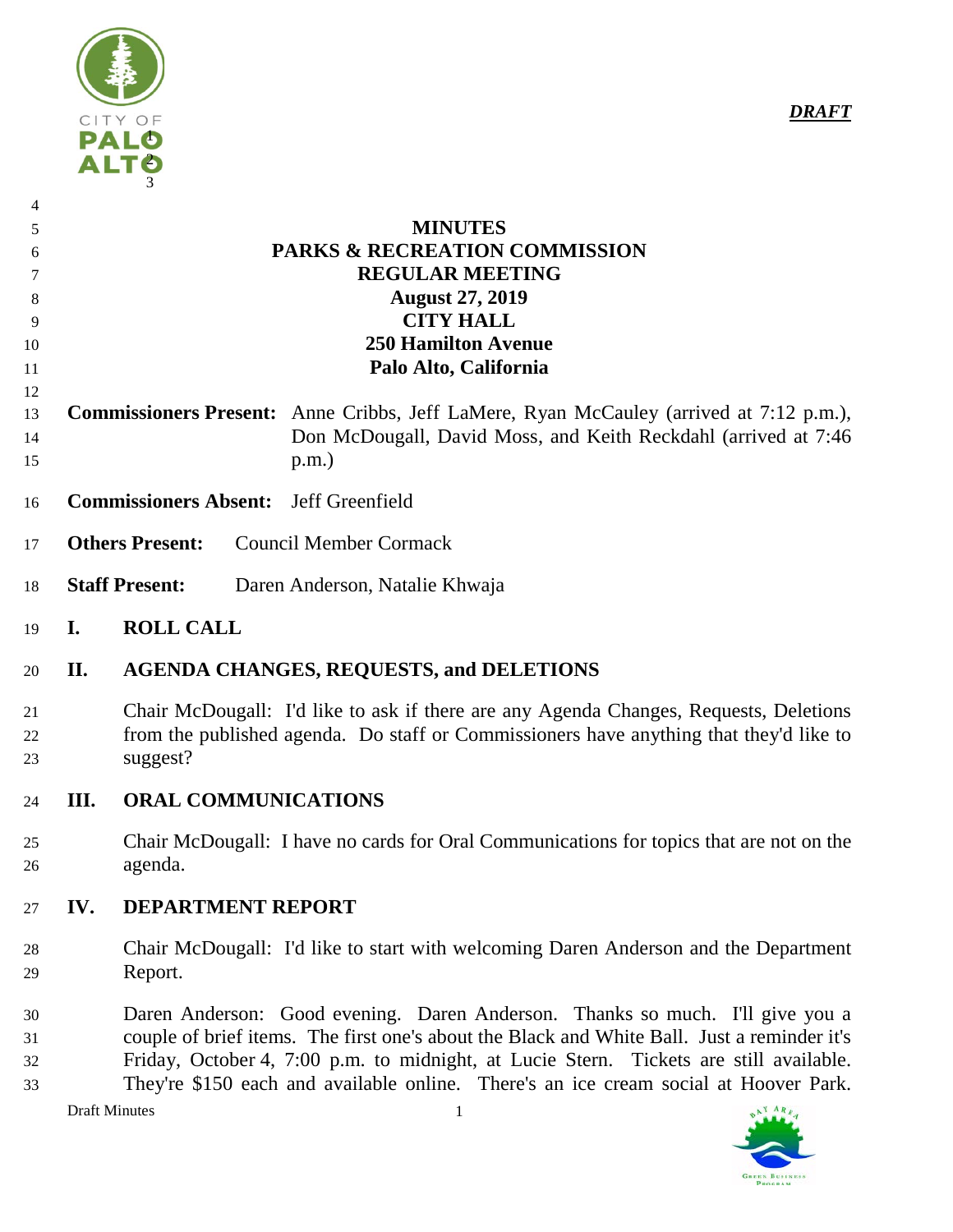This is the 25th annual Midtown Ice Cream Social on Sunday, September 15, from 1:00 to 4:00 at Hoover Park. So far, Chair McDougall and I are signed up to staff a table and provide information on parks and open space and recreation.

#### Commissioner Cribbs: (inaudible)

 Mr. Anderson: And Anne Cribbs, wonderful. I hadn't heard that yet. That's terrific. Thank you. Commissioner Greenfield had asked about some lighting issues at two of our parks. A couple of bulbs were out at El Camino Park and Stanford/Palo Alto. At El Camino Park, they were replaced on Monday and today. We're back up and running. We're getting a price quote for a little electrical fire we had on an outlet that powered a few of the lights at Stanford/Palo Alto. We're getting a price quote on that, and we'll get it fixed promptly. An update on the Cubberley track and field project. It's progressing well, and we're still on track. About a third of the field has the new pad and the new synthetic turf down. The turf crew that's working on this will be out next week to finish the field installation. Anticipated total turf installation should be done by September 18, and then they'll address the track, which should be completed by September 30, and wrapping up the whole project on October 4. An update on the 3350 Birch Street or AT&T property. On August 19, Council authorized the City Manager to finalize the purchase of the vacant lot at 3350 Birch Street. The City Manager will provide the seller with a written notice to proceed with the sale by August 30, and closing is scheduled to take place 15 days after that. Subsequent steps I envision will be park dedication for the property and community outreach to figure out what the community would like to do with the land. Pickleball, I've got good news. We received our final permit for approval. I think I notified the Commission via email. The work is underway, and the project is anticipated to be completed by November 15. The Cubberley Master Plan, unfortunately I don't have a lot of details. Kristen's planning to get more information and hopefully update you either by email in the interim or perhaps at our next staff meeting. The draft Master Plan is complete. It's under internal review right now. A Commissioner had asked about review on behalf of the Commission, and Kristen says she's coordinating with the City Manager and PAUSD on this issue to make sure we're in alignment about the release of the plan. More information to come. Also good news on the Arastradero Community Garden. This is our newest community garden. Staff's been putting in the irrigation and clearing out a little debris and building the plots. That'll be about 35 plots, which should be ready for gardeners to start using in about one month from now. We already have nine people on our waiting list, which is exciting. People are geared up to start moving in once we're ready. I also had a question about Bol Park and a project Public Works had been looking at for GSI or underground water storage at that site. Several months ago, they had investigated the possibility of putting an underground reservoir there and GSI features. The community had weighed in not in favor by and large. We asked about the current status, and Public Works informed me that that was just the preliminary look, and they're not currently looking at it any longer. Their GSI

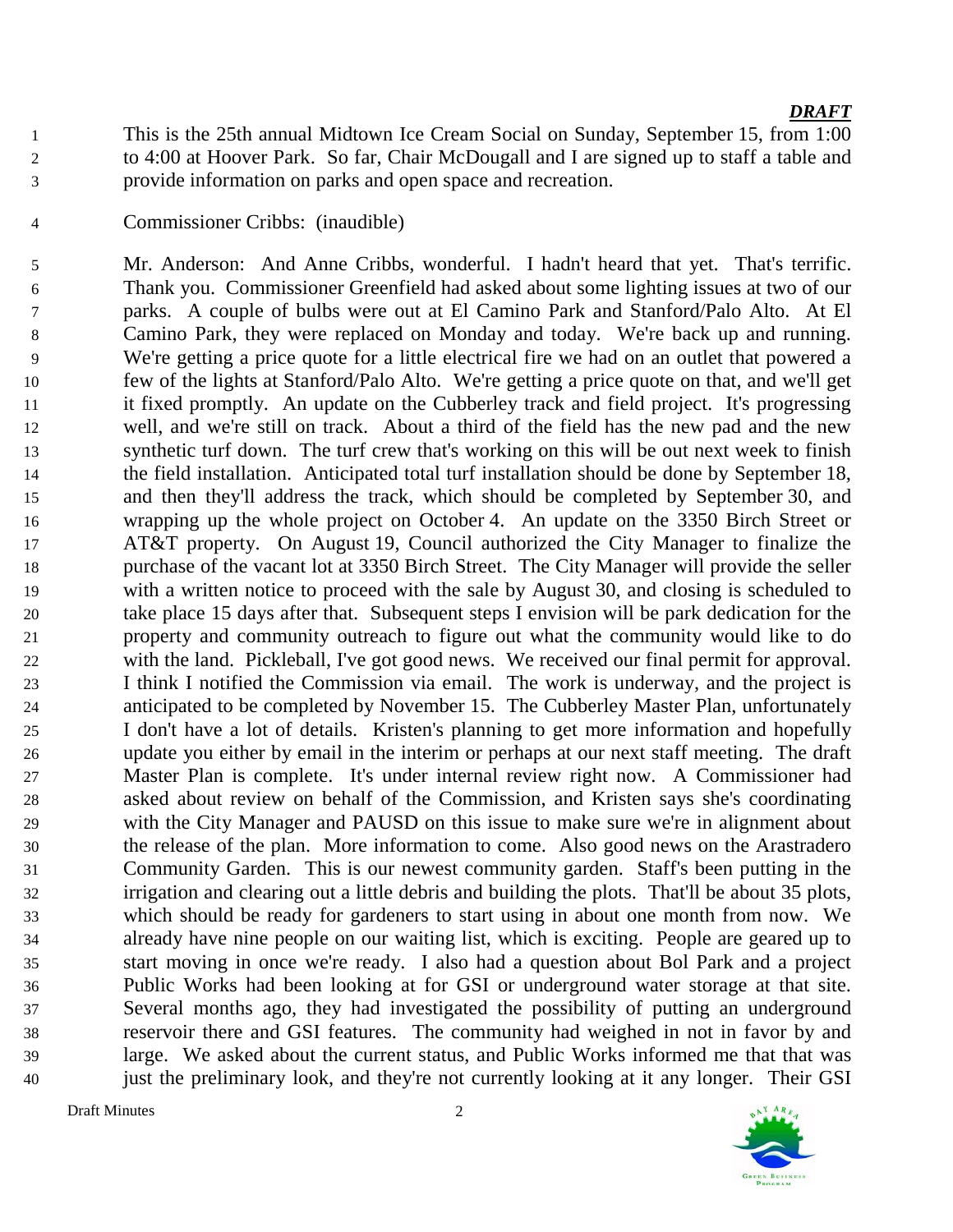plan has other, higher-priority sites for GSI improvements. Bol Park's not on their agenda or calendar. I also received a question about some recent surveys at the Baylands. Save the Bay, who is our primary partner for restoration at that site, is out doing some vegetation monitoring around the marsh along Byxbee. This is just part of their regular efforts. They're out there removing invasive weeds and planting a tremendous number of native plants. They monitor those areas regularly. We also had Team Spartina. This is a team dedicated to one specific invasive plant called the invasive spartina plant. We have it at the Baylands and have had it for quite some time. They've tracked it over the years, and they did an annual pretreatment survey of it. The good news is our infestation is down about 90 percent from its peak in 2006, and now we have approximately 0.14 acres. We're just continually whittling it down with ongoing sustained efforts. I also had a question about sea level rise, just kind of what's next, keeping that fresh and relevant. The next step, I think, is going to be Public Works will be bringing the horizontal levee project for the Commission to discuss in October, tentatively. That concludes the Department Report.

- Chair McDougall: Before I ask the Commission whether they have any questions for staff, I would like to remind everybody to make sure you're using the mic and you're speaking into the mic. Apparently, we've recently lost some of the extremely valuable conversations that we've had, and they haven't been sufficiently recorded. That's just disastrous. Please plan on speaking up. I will ask if anybody has any questions for staff at this point. Anne.
- Commissioner Cribbs: Just two comments. One, great news on the pickleball. I'm sure that the community will be very excited about that, and I hope we're going to plan a celebration. That's just great. I was so happy to see that come. For the track and for the field at Cubberley, are you doing something to publicize all that?
- Mr. Anderson: Yes, I think we'll probably get a ribbon cutting.

 Chair McDougall: Does anybody else have any questions? I would like to echo the pickleball excitement. On Bol Park, that was something that GSI decided was a good project. Do we have any understanding of what citizen objections were to that project?

- Mr. Anderson: I don't think they got a fair chance to hear a lot about it. I don't think there was a public presentation on it. I'm probably not the right one to give all the details, but I'll ask Public Works to come back at some point. I think they'll be here in November, for sure, and maybe they give a litany of updates, and that could be one of them, where we're at with GSI.
- Chair McDougall: That would be good because they were pretty passionate about GSI and the things they could do. It would be worth understanding what citizen objections were. On the Baylands, spartina is a kind of cordgrass, right?



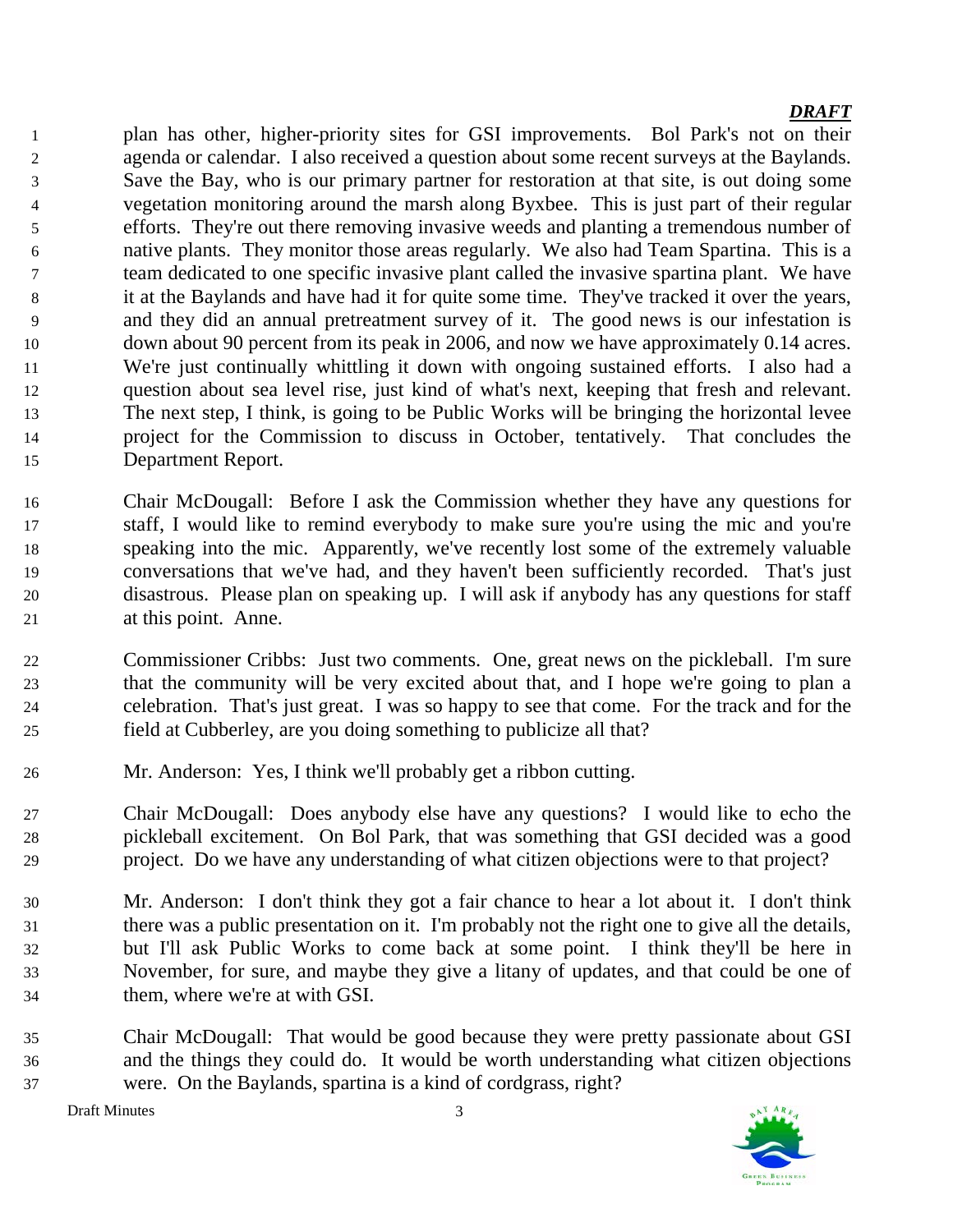Mr. Anderson: That's correct.

 Chair McDougall: Does that mean that all cordgrass is bad or all the rest of the cordgrass that we have there is good cordgrass?

 Mr. Anderson: Very good question. It's really tricky, especially at our site. There's an East Coast variety, spartina alterniflora, and it was introduced on accident in the East Bay. It migrated all through San Francisco Bay. You could tell differences until it hybridized. We've got a native spartina, native cordgrass, and now we've got this alterniflora, the East Coast variety, and now we have a hybrid. It's really, really difficult to discern the differences. You have to sometimes time it just right in terms of its growth. Sometimes, you have to inspect the roots. It's very, very difficult, and hence this team of specialists that are really, really good. Lots of times we'll take samples and send 12 them to Cornell to have them genetically tested to ensure we're going after the right ones.

- Chair McDougall: It sounds exciting, but I'm not sure exciting is the right word. It certainly sounds interesting and impressive. Thank you for that. Unless there are any other questions—David.
- Commissioner Moss: Regarding the horizontal levee, there's a demo for the subcommittee this Friday.
- Mr. Anderson: A tour to Oro Loma as I understand it.

 Commissioner Moss: The AT&T property, that's fantastic news. I hope it proceeds well. We've only had a couple of new additions over the past four years, so this is going to be a big update.

## **V. BUSINESS**

## **1. Approval of Draft Minutes from the July 23, 2019 Parks and Recreation Commission meeting.**

- Commissioner Moss: I wanted to acknowledge that my updates to the Minutes in the form of a memo were added to the record for others to see. I hope we can talk about that later.
- Chair McDougall: The same for the comments and the written response from Commissioner Greenfield. Would it be appropriate for us to somehow acknowledge that in that we're approving the amended Minutes or is it just the Minutes as they've been presented to us? Does that make any difference? Natalie, do you have a comment?

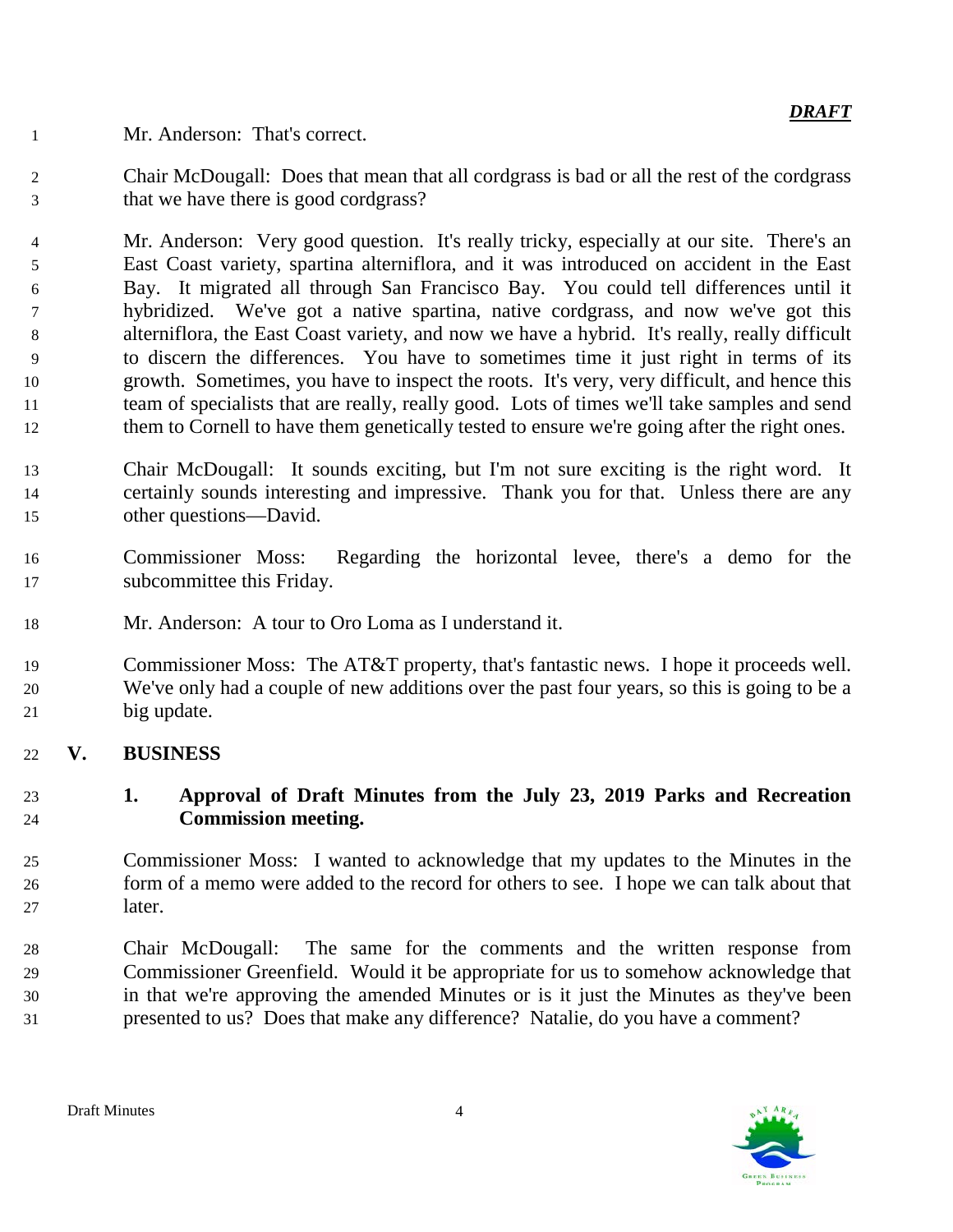- Natalie Khwaja: The memos aren't actually added to the Minutes. They're added to the agenda from last meeting. There would be no change to the Minutes. The memos are posted for public record on the agenda.
- Approval of the draft July 23, 2019 Minutes was moved by Commissioner Moss and seconded by Commissioner Cribbs. Passed 5-0, Greenfield and Reckdahl absent
- Council Member Cormack: Chair McDougall, may I ask a question about the Minutes now that they've been approved?
- Chair McDougall: Yes, please.
- Council Member Cormack: Mr. Anderson, I noted in the Minutes that there was going to be outreach about Ramos Park in August. Has that been completed or started?
- Mr. Anderson: I'm sorry, it has not yet.
- Council Member Cormack: Just for my understanding, when you're doing outreach for a park, how broadly do you do? A half-mile perimeter to notify people or how does that work?
- Mr. Anderson: Approximately, yeah. It depends sometimes on the layout of the park and what the nearest surrounding neighborhood looks like. If it's residences, we'll try to broaden it out a little bit more. If it's commercial, sometimes less in certain (crosstalk).
- Council Member Cormack: The schools, you'll contact the schools, etc.?
- Mr. Anderson: Schools and, for sure, the Commission is always sent an email.

## **2. Informational Presentation on Park Visitation Study**

- Chair McDougall: If there are no other questions, I'd like to welcome back Jazmin LeBlanc, who has given us interesting presentations and so on before, and invite her to give us an update on the park visitation study that was done in the summer.
- Jazmin LeBlanc: Thank you very much. I'm Jazmin LeBlanc from the Community Services Department. I'm here to present an urban park utilization study that our department was able to conduct this summer. We hired a fantastic summer intern. We would have really liked to have her here, but she's already gone back to college. It's Megan Schmiesing. She's a local young person who is entering her senior year of Pitzer College, studying environmental analysis. She was able to work with us on a variety of projects. This was the biggest project that she worked on. The reason that we asked her to do an urban park utilization study is we actually don't have a good sense of how many people are using our urban parks. Open space is something that we've been able to track

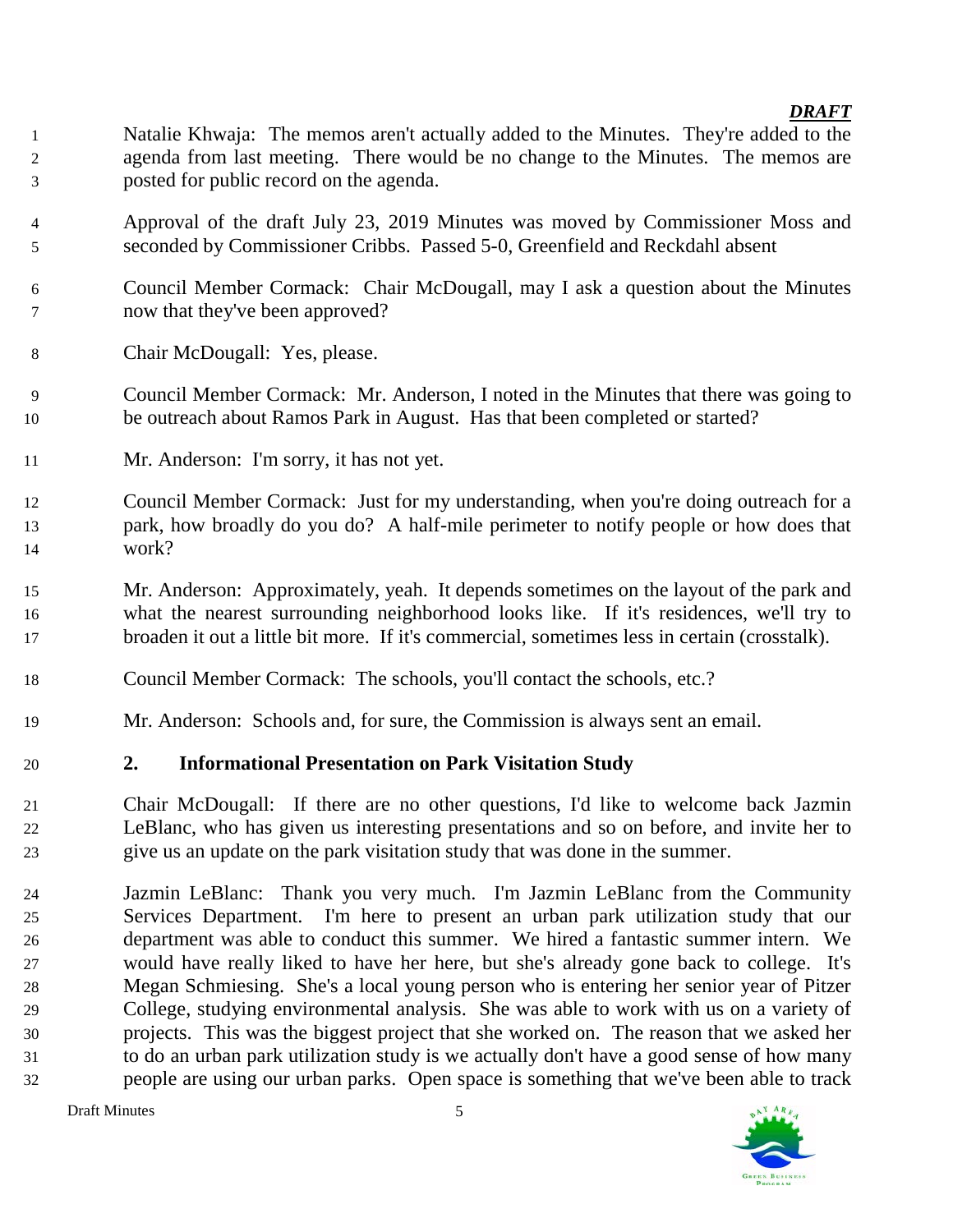Draft Minutes 6 because there are fewer entry points, but urban parks are a different animal. This was something we thought would be valuable. It does come up. Both Daren and I will get calls somewhat regularly asking how many people use our different types of parks and in what ways. This is the reason behind doing the survey. Megan developed a survey methodology that was—before I jump into the methodology, the point of this survey is to have a better understanding of how people are using our parks and in what ways and not to base it on anecdotes or other methods like how much trash is accumulating in one park or another. That's a bit of the background for the survey. We only had one person who was working on this survey, so we did have to narrow in on just a few parks. We chose to look at eight parks. The list of parks was developed closely with Daren and his staff to make sure we were getting a good variety of different types of parks, sizes, and locations across the City. We used the survey methodology that was developed by San Diego State University and the Rand Corporation to be able to get a relatively accurate picture of park usage. This was systematic observations of parks just during the summer, so we're looking at summer data only, throughout the day and throughout the week. In addition to doing the surveys or observational study, we also asked Megan to ask a ten-question survey, and she did get a relatively small sample, but it's still valuable information. I wouldn't try to extrapolate it to the entire population of Palo Alto, but it gives us an interesting picture. This is just a brief overview of how she gathered the data. Basically, each park is broken into segments, and she's counting users in each part of the park. There's a possibility that she's double counting people or miscounting people, but overall we felt like this was going to give us a reasonably good data set. Some of the big findings are here. You can look and see how many people are using the eight parks that we surveyed in an average week in the summer. In terms of putting this into a bigger picture, the national average is somewhere in between Eleanor Pardee Park and Juana Briones Park. Pardee Park is about 10 percent more used, if you're looking at people per acre, than the typical park at the national level. You can see some of our parks are significantly above that. When you look at the average across all eight of these parks, we have about twice as many users in Palo Alto parks as we do in the average park in America. We have relatively even distribution of people in parks at different times of day. Obviously, there are some peaks with the most people around the lunchtime hours, but it's pretty even. There are more users on weekends than weekdays across the parks, about 20 percent more on a weekend. It's pretty even distribution if you're looking at it by gender. When you look at age, there are more noticeable differences with the most people in our parks being children and a lot of adults, but when you pull out just adults who appear to be there to observe kids in the park, you get a lot fewer adults. About half of the adults that are in parks are there primarily to watch their children. As we compare the usage of parks with the demographics in Palo Alto, you can see that children are over- represented in parks and seniors are under-represented in parks across Palo Alto. Again, this is what the surveyor observed. She broke out essentially the three larger parks in the survey as regional parks, so Mitchell Park, Greer—actually I think it was Peers and Pardee as well, compared with the smaller parks to see if there were differences in usage.

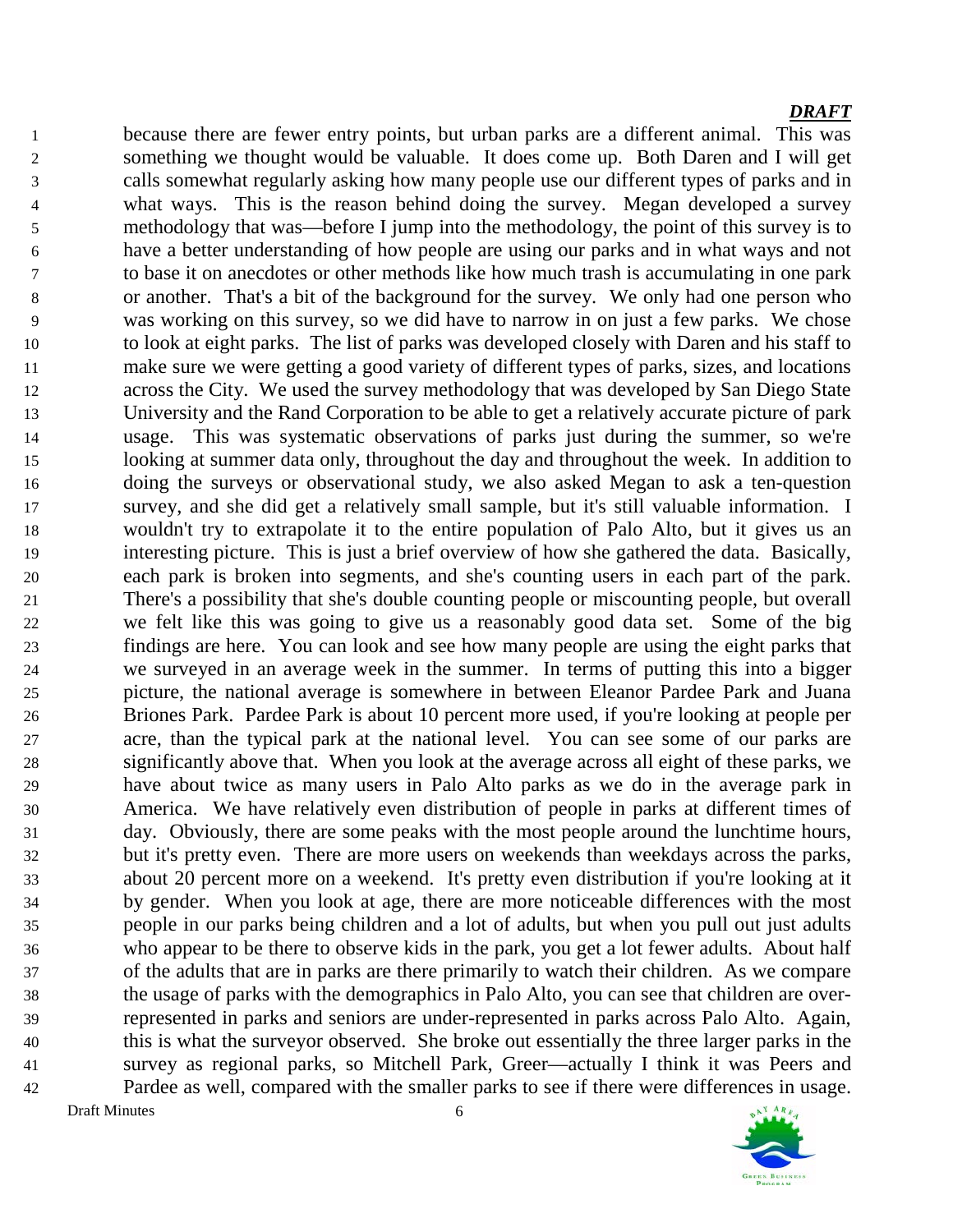Draft Minutes 7 You can see a little bit of difference. We also looked at how people were using the parks and found that quite a few people are engaged in something that is either vigorous exercise or walking or more. This was pretty different than other surveys found. For instance, in LA when they did a similar park survey, they found that about two-thirds of the people in parks were sedentary, relaxing at benches or picnicking, things like that. We have sort of a flipped image here of people who are pretty active. This is something that other park surveyors have really focused on because physical activity is so important. Looking at particular activities, our surveyor actually separated Magical Bridge from other playground use because it was such a popular activity on its own. Definitely when you add playground use and Magical Bridge, you can see that is a hugely popular thing to do in our urban parks. There's a variety of things that are happening. When you focus on just what was observed among seniors, you get a bit of a different picture where there are definitely more people doing things like walking, sitting, picnicking. Playing pickleball was a very popular activity she observed among seniors, tai chi, etc. We also asked her to focus on dogs at the parks and found that the new Peers Park dog park is very popular. She saw a lot of people with dogs there. The Mitchell Park dog area seemed to also be quite popular. She did observe some dogs in the Greer Park dog run, but a similar number of dogs that were on the fields at Greer Park rather than actually in the dog run and some other dogs off-leash in other parks. I've already said what's on this slide, so I'll move on. We asked her to focus on specific parks in particular. As I've already mentioned, the most common activity at Mitchell Park was using the Magical Bridge playground, using the other playgrounds, picnicking, using the pickleball courts were other popular activities. Because she spent so much of the summer in parks, part of what we asked is, "Can you look for some other observations that you're just picking up by being in our parks for hours and hours all summer and speaking with people?" She identified some potential improvements we could make. I would say there's a consistent pattern that people want to be in the shady spots no matter what. That was some of the things that she heard and observed around dog parks and so on. In looking at Greer Park, this park was more popular in terms of actually playing sports on the fields and then playing at the park and walking or jogging. El Camino Park is a bit different because it is primarily ball fields. What she saw during the summer speaks to that. What she saw appeared to be people in summer camps for particular sports. In the particular time she observed, there were some pretty dramatic differences amongst gender in that park, which is worth noting and worth us keeping an eye on. This really may be a statistical blip because of the nature of whatever the camps were in the given weeks she was there. Peers Park was one that she noted was really utilized to the max, that every inch was well used. That's particularly true now that the dog park is in. Dog park, picnicking, playgrounds, and summer camps were all popular activities she observed. Pardee Park, this is one that I mentioned is about 10 percent above the average in terms of use. What she saw was similar, playgrounds, playing on the fields, walking, people gardening. This was one that she noted had the highest use amongst teenagers, but it's hard to know exactly what was driving that. In the cases where she saw teens there, it was more

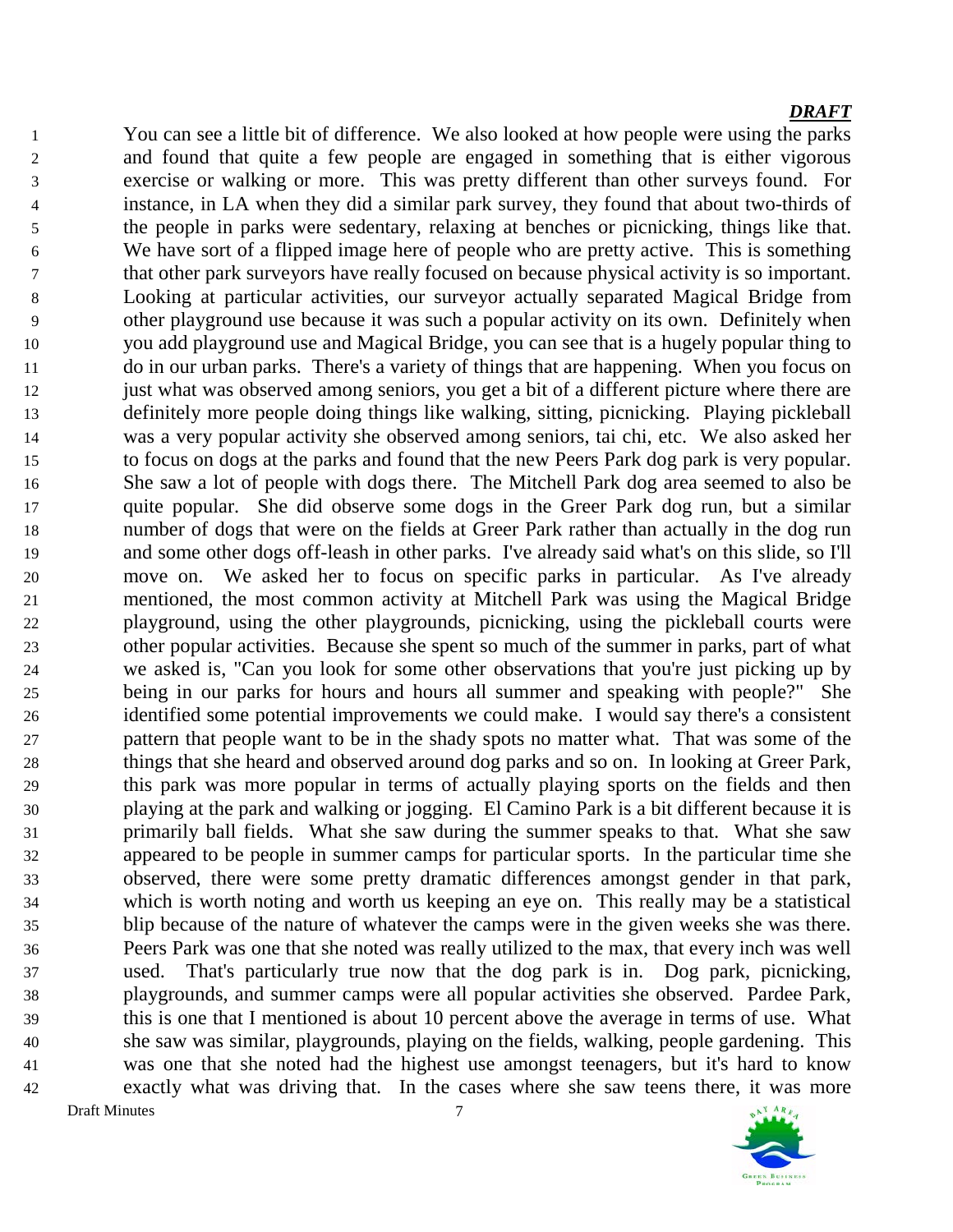playing on the fields in formal or informal sports. Juana Briones Park, the playgrounds are popular, and she noted the playground with shade is much more popular than the playground without shade. There's two playgrounds at that park. Scott Park, this is one of the smaller parks. It had a lot more people who were using it as a place to walk through. She did see that the bocce ball courts were used, especially on weekends. Sarah Wallis Park might be the smallest park that we looked at; I think it is. She did see that this park actually does get a decent amount of use, especially during the lunch hour for people who just want to come for a place to relax. I'll go through the park visitor survey, which does have a small sample size right now of about 40. This is something that we've put up on our City website. We'd like to advertise it a little more to collect more data, find out how people are using our parks a little more. For the people that she surveyed, she found that people are in parks very frequently, daily or several times a week. People are going to parks that are near their home, and they're generally walking or driving to the park. The reason they're coming is kind of what she observed. They're coming to go to the playground, to go for a walk, or to bring their dog somewhere. The reason they chose the park is generally because it's the closest park, but sometimes there's some particular amenity that's drawing them to that park. In general, they feel very safe in our parks and feel that the parks are either very clean or fairly clean and attractive. We did find that about three-fourths of the survey respondents were Palo Alto residents. The conclusions that we drew from this were that Palo Alto parks are being well used, more than twice as much use per acre as we saw in other national surveys. Attractions are a big draw, so having a really great playground. You can see that with Mitchell Park. It's going to pull a lot of people in. Other popular activities are having walking paths for walking or jogging, nice dog parks. Open lawn space for people to play sports or just relax are popular. Organized activities are drawing a lot of people. There was a bit of a bias to having more males than females in the parks. We saw a lot of physical activity, as I mentioned, higher than other surveys. Mitchell Park is very popular. Some of the next steps, we thought it would be interesting to look at the same data at different times of the year to see if we can get a better sense of our annual use in parks. It might be useful to look at some of our other parks. As I mentioned, we still have the survey up. It would be great to get more people to respond to the survey. If we are continuing to find, as we get more data, that we do have some mismatches in terms of demographics, if we only have about a third of our seniors coming into the parks, that's something we may want to really look at as we develop new amenities or new programming. That is the conclusion of this presentation. Thank you.

 Chair McDougall: Jazmin, thank you. That was particularly interesting. I'm going to start with Anne because she has her light on already, and then I will go in that direction. I forgot. We do have one speaker card. It's Shani Kleinhaus. You have Item Number 2. Would you like to speak on this?

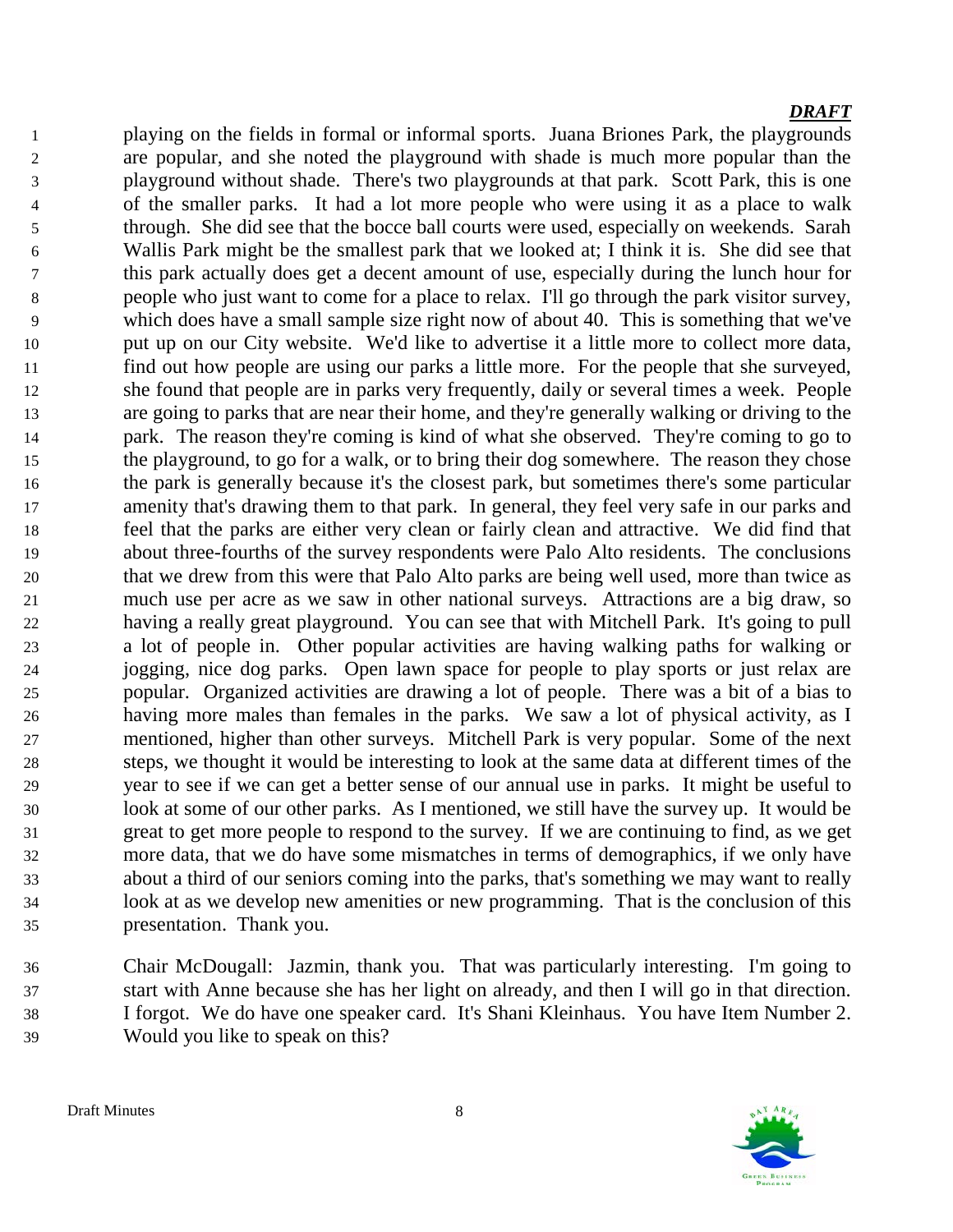Shani Kleinhaus: Yes. I wrote some notes on this. Thank you. My name is Shani Kleinhaus. I'm the environmental advocate for Santa Clara Valley Audubon Society. I also live in Palo Alto. I like the results of this. It's very informative, the survey, but 5:30 is too early in June and July to see the people who come out in the evening. Having the survey done at 5:30, you're not going to see the seniors, the people that stroll around, the people that walk with their dogs, the people that come out with their little kids. Sunset in those months is after 8:00, and people don't show up until 7:30, 7:00. From my experience, that's when I see people there. That's just a comment. A general comment is that I really think this shows that we need to plant shade trees and that big shade trees are important, especially oaks if possible. One thing about Mitchell. I saw that there is comments there. One of the things at Mitchell that could be looked at is removing some of those lights. If you drive there at night, there's no people, and there's a lot of light pollution. Maybe dog drinking fountains if you're going to continue developing that park. What was pretty clear is that the very little parks are not very functional. They only have people walking through, 61 percent at Scott Park and 40 percent walking through at Sarah Wallis. It's important to have people go through parks. It makes their day better. The pocket parks should have some kind of attraction like a gathering place. I don't think they're doing that. One of the things I hope you discuss is what makes a gathering place, what's the minimum size for a functional park that actually provides more than a walk-through opportunity. Again, it's not unimportant, but it would be good to know what makes a gathering place. Shade would be good for seniors, but there are other things. My usual pitch, add butterfly gardens, shade, and beauty. Thank you.

- Chair McDougall: Thank you. I'll go back to you.
- Commissioner Cribbs: I would hope that we would do something in the winter time or the fall or the spring or if we could do it the four seasons. It would be interesting to see the differences. I was interested in the way that maybe she counted. There were more males than females using the park. That seemed different to me somehow. Maybe it's just an assumption on my part. When I think about all the soccer teams and the baseball teams and all of that, I don't know how those were factored in. Just something to think about. On the whole idea of Sarah Wallis Park, that is like a little jewel in California Avenue, and there are so many people in California Avenue right now. We probably should put on some sort of fun promotion to get people to come and have lunch there, take a break, or bring their lunch because it's a lovely place to go and spend some time relaxing.
- Commissioner Moss: Thank you very much for doing this survey. Who calls you to know about these statistics and why?
- Ms. LeBlanc: The Planning Department will definitely call trying to understand usage or where we might want to put more amenities in some place because it's heavily used or

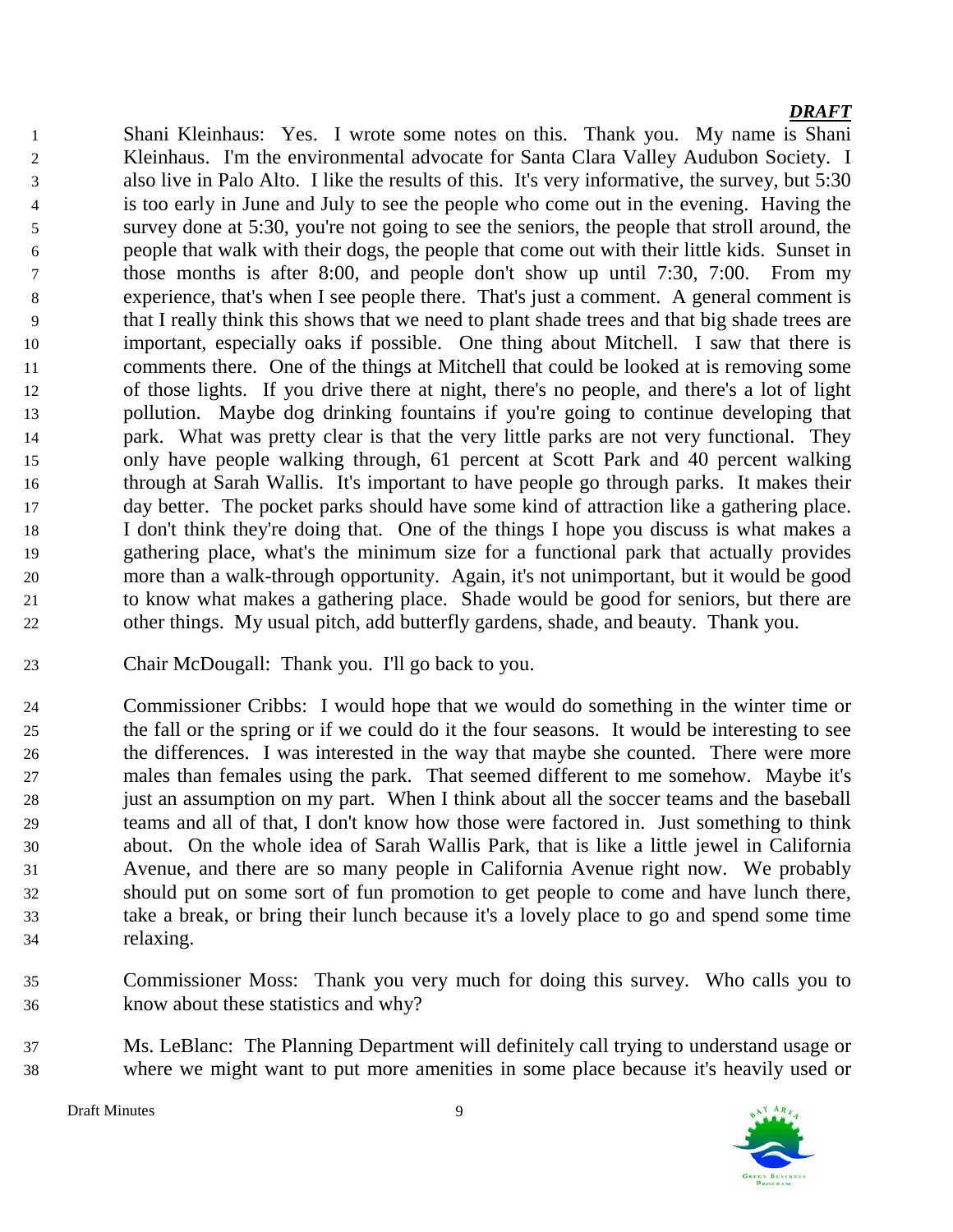- other places they could use more. I've gotten a few calls from planners. Daren could probably add because he's been getting questions longer than I have.
- Mr. Anderson: The only thing I would chime in is it's a very commonly tracked statistic that parks should be tracking. We just haven't, and I'm very grateful for this intern and her endeavors. I think it's really valuable. It's absolutely certain that we're going to continue it.
- Commissioner Moss: The Planning Department is internal. Do you also get other cities who—do you feed into a national database, for instance?
- Mr. Anderson: We get a lot of questions from other park districts. Statewide, I know we've done—I don't recall getting a national survey, but I'm sure it's happened here and 11 there. Oftentimes, we put  $n/a$ , not available information. Looking forward to changing that.
- Commissioner Moss: As far as the total number, you put the total number estimated for eight parks, but of course we have a lot more parks. That number is really big. I'm amazed. I wanted to make sure that we could extrapolate that to the other parks, and not only to the parks but to like Cubberley field and the field at Page Mill and El Camino, which would skew the activity levels and also the teen percentages as well. I hope you're doing that as well.
- Ms. LeBlanc: Yes. We tried to have her consistently follow this methodology that's been developed by academics and statisticians so that we can extrapolate. Our hope is that we can bring her back in her winter break. She's already said she has some time to do winter next. Since she knows what she's doing, she can jump right in without training so that we can get year-round. Eventually, hopefully, we can add more of our parks. This is definitely a good start for us.
- Commissioner Moss: I echo the speaker about shaded playgrounds. If you can't grow a tree fast enough, I would put gazebos over sections. I was wondering, if we did add restrooms to the parks, would we track an increase in usage when we add a bathroom. We talked last meeting about adding those super port-a-potties in the interim. I would like to see some follow up along those lines. Also, we have special events at these parks, and they will regularly add a couple hundred people, but they're one-offs. I don't know how you can put that into a survey, but it would be nice to make a footnote for those special events that we have.
- Chair McDougall: Ryan, do you have any comments?
- Commissioner McCauley: Jazmin, this is great. I share your caution about the limitations on the survey responses because there are so few responses. Her



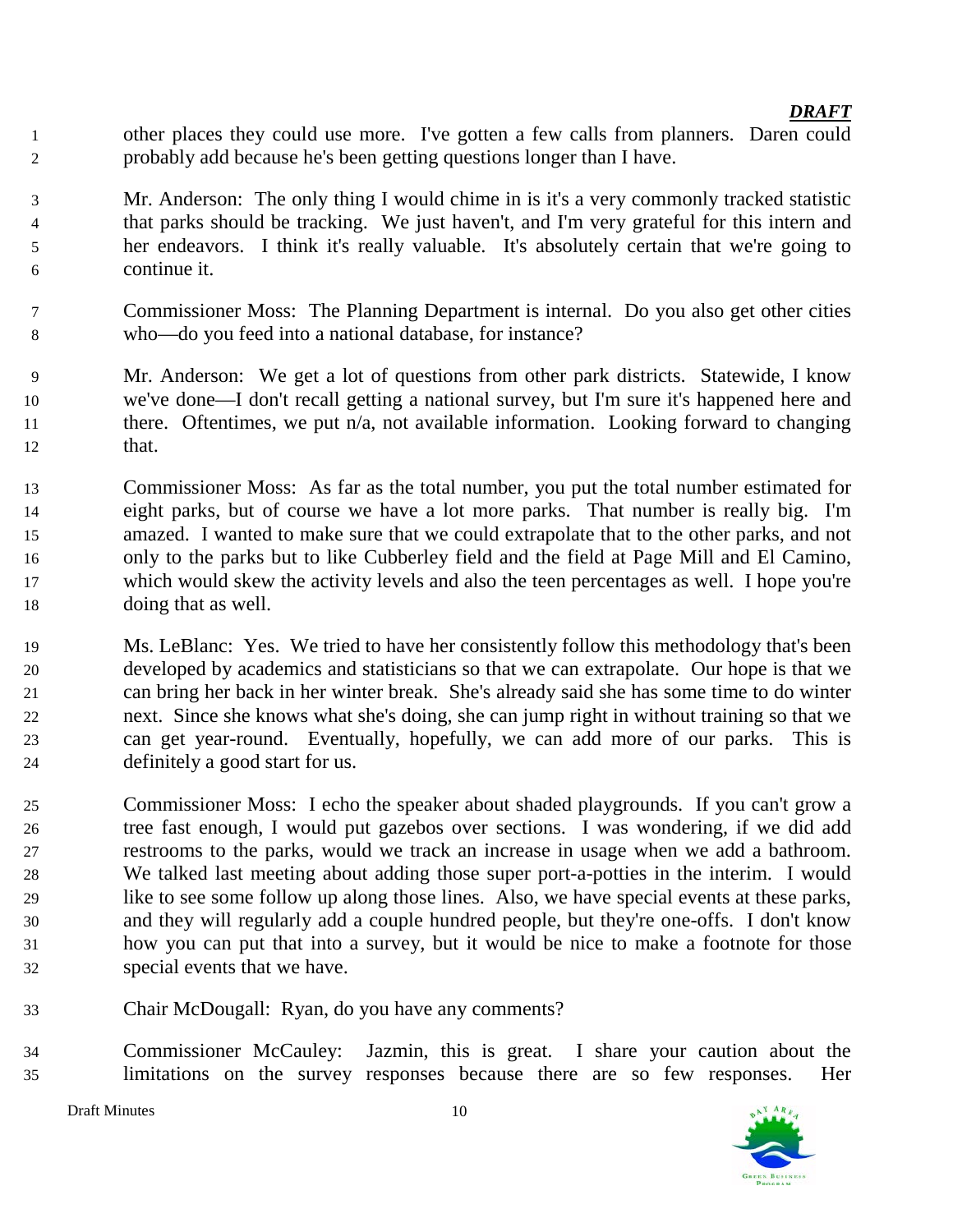observational information that she has related here is really helpful. I look forward to the next iteration.

 Commissioner LaMere: Jazmin, thank you so much for making a preliminary stab at gathering some data about our parks. With Megan coming back in the winter, are there any thoughts to already reaching out and figuring out if we can get a volunteer or add someone to her team to either gather more accurate data or survey additional parks?

- Ms. LeBlanc: I hadn't thought about that, but that is an excellent idea. I think we could definitely try to find …
- Commissioner LaMere: I don't know if there's any partnerships. It seems like it could be a valuable volunteer opportunity for somebody who's doing something that has to do with research. I don't know if the junior college is or even some of the high schools. That could be of interest. How have we advertised the survey?
- Ms. LeBlanc: We haven't done much advertising yet. I'd like to push that in the next few months.
- Commissioner LaMere: Maybe posting something on Nextdoor or something like that might generate some interest from some people in the community. It's great that we're starting to gather some data to help see what we might be able to do or start to inform some of our decisions.
- Chair McDougall: Jazmin, when I talked to you briefly before, I said I'd probably follow up with you separately. I too echo everything everybody said. This is fantastic that we're doing it. Jeff's idea on volunteers, I would even suggest that we could contact Environmental Volunteers. They might be a candidate. I also think this is the kind of project where we should be talking to Friends of Palo Alto Recreation to see if they could participate in providing funding for something that would expand this. I would be glad to help with that. I'll run through a whole bunch of stuff, and I don't expect you to answer. Maybe we can have a discussion later. I assume that the survey that was done previously was done with kids and teens and adults and seniors or whatever. I'm not convinced. What the Library did was use a survey method that defined personas. The personas were people that were active. For example, I have friends that are almost my age that play soccer with the teens. I'm not sure how that gets captured here in terms of the way this is done. The idea of personas even within each of the categories as opposed to just simply age groups would be really meaningful. That would better allow us to say, "What should we do about it?" When it's just age groups, I'm not sure that it tells us what to do. You said that our park usage was two times the national average. If you had said 30 percent more or 20 percent more or whatever, that wouldn't have raised a flag. Double says something. It either says we don't have enough parks and so our parks are crowded. I'm not sure what it means, but if that's really a legitimate number, that deserves serious drill

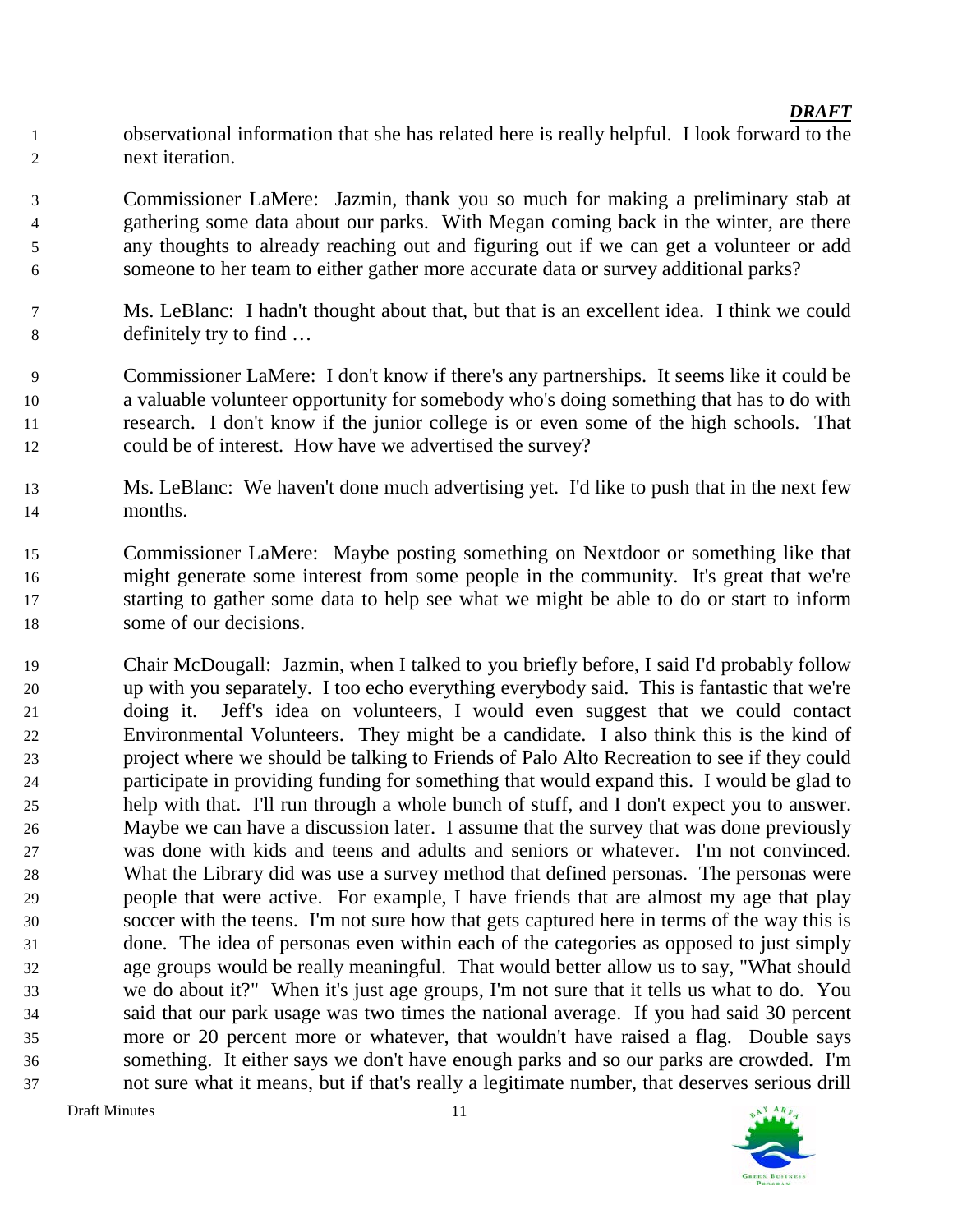down. When you talk about weekdays versus weekends being 20 percent different, that's a little misleading because in fact it's 40/60 when you look at it. Yes, that's a 20-percent difference, but the usage is 40/60. 40/60 isn't far away from 50/50. The numbers are different. When it's presented as it's a huge difference, that's misleading. None of the activities have anything to do with nature. One of the things that we explicitly know is that if you can get people out in parks—the Japanese call it forest bathing, and they go to a local park and forest bathe. That's good for people. We didn't capture any way of saying that. What we tended to say was that person was sitting on a bench. Maybe they were sitting on a bench soaking up nature, and that was not too bad. One of the other things we need to do is survey, for example, Heritage Park. Tuesday night, there's 30 dogs off-leash. We need to know that in this survey. I've recently sent a thing about the green dog program that's in Brookline, Massachusetts, where they have explicitly allowed off-leash dogs in non-fenced park areas at particular times but only if the dog has a green tag and the owner pays \$50 if you're a resident or \$100 if you're not a resident to get a green tag. That sounds like an interesting program that could cover an awful lot of sins in terms of costs and whatever else. We should pursue that. I would like to echo what David said about bathrooms. To say we need more programs to get seniors out, I'm not so sure we don't need more bathrooms to get seniors out. The gathering place, the concept of gathering places, for the last ten years I've convinced myself that I need to write a blog that's all about gatherings, whether it's animals or people or whatever. If we want to talk about how do we encourage more, it's not so much the activities as facilitating gatherings. It's a really, really good term. With that, I'll give you a call. What you've done and had Meghan do is spectacular. Before we start doing an online survey, think about what are the questions we want to ask to make them relevant. Council Member Cormack, I didn't give you an opportunity before I jumped in. I will now.

- Council Member Cormack: Thank you, Chair McDougall. Ms. LeBlanc, thank you so much for this. Please extend our thanks to Ms. Schmiesing. It occurs to me that we had a number of interns this summer in the City. Perhaps the Mayor's message in the next month might want to highlight interns. If you get there first, perhaps the Mayor's message would highlight this particular intern and her work. This is the kind of thing that a lot of people would be interested in. I'm grateful that Commissioner LaMere already mentioned Nextdoor. That'd be helpful. This is more than just a survey. It was also a work experience for someone who sounds like is a former student in our own community. I just wanted to offer that suggestion. Curiosity. Where is the horseshoe area at Mitchell Park? How is there something in Mitchell Park I don't know where it is?
- Ms. LeBlanc: In between the bowl and the parking lot, there's a horseshoe area.
- Council Member Cormack: Is that that thing that's covered with like wisteria? Is that horseshoe?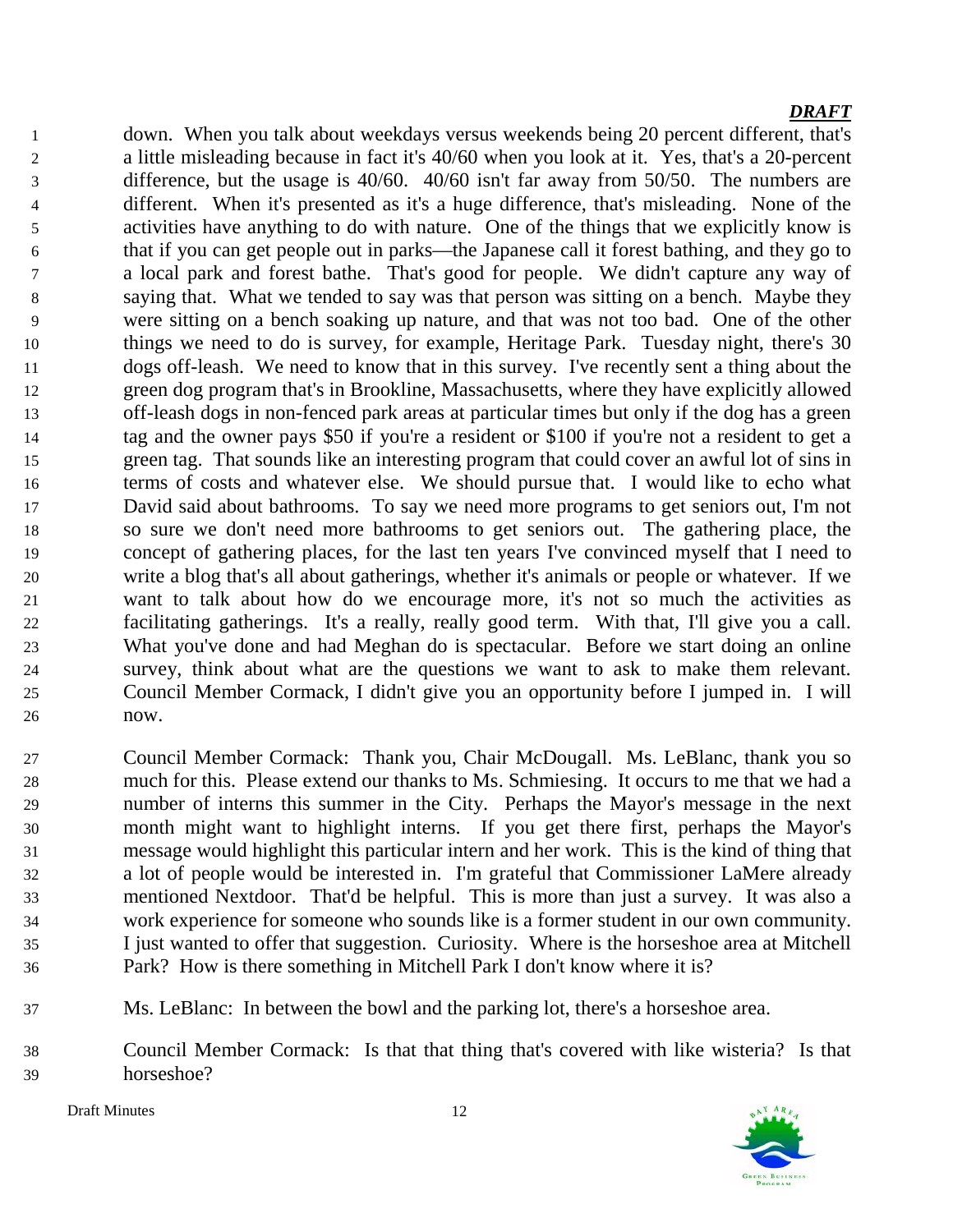Mr. Anderson: Between that and the grass.

 Council Member Cormack: I'll look more carefully the next time I walk my dog in Mitchell Park, on-leash I might point out. I do want to emphasize the discussion around more of our senior citizens being able to use our parks, whether it's programming or bathrooms or what have you. I think it is a fruitful one. Please do extend our thanks to Ms. Schmiesing.

- Commissioner Moss: There was a specific recommendation about parking, especially at Mitchell Park. There is just no way we're going to add more parking. That ought to be noted that that may actually discourage additional attendance. There's a lot of other things that we could do to mitigate that. I just want to make a note of that. What Anne said about promotions to get special events in some of these smaller parks to get the public to know that they're there is a really good idea that we should see if we can deal with.
- Chair McDougall: Keith, we've just had a very interesting presentation by Jazmin relative to the survey. That was sent out ahead of time. If you have any observations or questions you'd like to add, please feel free.
- Commissioner Reckdahl: I'll put in my two cents. I noticed in the write up you mentioned about shade and how that's attractive. When I walk through Bol Park during the lunch time, if it's a shady bench, it's full. If it's a sunny bench, it's not. Although, on winter days, that's flipped. Most of the time, the shade is preferred. The other thing was seniors walking. I had relatives in town, and they were walking through the park. They were not very mobile, and it was hard for them to go from one bench to the next. If we can add benches, that would be appropriate. Very interesting report.
- Chair McDougall: If there are no other questions? Jazmin, thank you very much. I'm always glad when you bring controversy and discussion and numbers to our meeting. It's always, always enlightening.
- **3**. **Draft Plan for the 7.7-acre area at Foothills Park**
- Chair McDougall: The next item on the agenda is the draft plan for the 7.7 acres.
- Mr. Anderson: Good evening. Daren Anderson with Community Services here tonight to talk about this draft plan for the 7.7-acre area at Foothills Park. My presentation will include a very brief background on the area and then walk through the draft plan. It's important to note that this draft plan is really just a starting place in our conversation with the community and stakeholders about how to use the land. Staff plans on hosting a community meeting soon to discuss the draft plan and collect their feedback. A little on the background. The 7.7-acre parcel was a gift from the Lee family to the City in 1981.

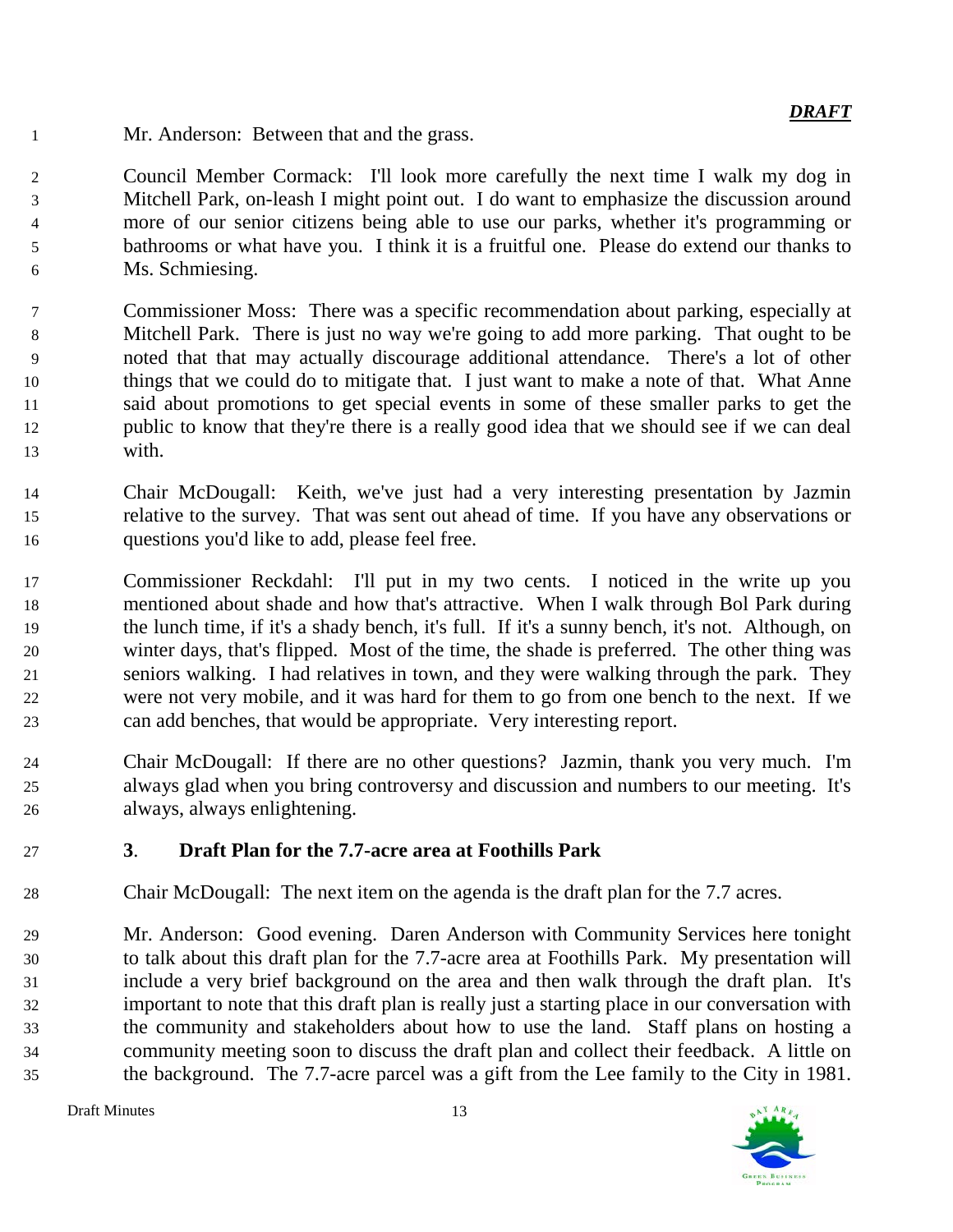Draft Minutes 14 The Lee family retained an estate on the property until 1996. Between 1996 and 2005, the City leased the land to a private resident who owns the adjacent property. In 2014, Council passed an ordinance dedicating the parcel as parkland and directed the Commission to work with the community and develop ideas on how to use it. Staff hosted a community meeting at the park to collect feedback on what to do with this and gathered a variety of different feedback, some of which focused on recreational activities, potentially a dog park, additional camping, picnic areas. The vast majority of the feedback really focused on different restoration opportunities for the site and wanted to see improved habitat. In January 2015, the issue came to the Commission, and we discussed the possible uses for the 7.7-acre area. The Commission recommended at that 11 time that we complete the Buckeye Creek hydrology study before we program out and decide how to use this land. Staff did complete the study, and it was reviewed by the Commission in January 2018. The study incorporates recommendations for various improvements to these key issues of Buckeye Creek, mainly erosion and sedimentation. It had three options to consider. One was upstream in Wildhorse Valley. Another was in the middle section in Las Trampas, and the third in the 7.7-acre area. The Commission reviewed that along with staff and came up with a recommendation of focusing on the upper section. This is the Wildhorse Valley section. That ultimately went as an informational recommendation to City Council. With that said, I want to say the draft we're going to discuss momentarily is not in conflict. If the City ever did want to pursue 21 that option of improving the 7.7-acre area of Buckeye Creek, what we're proposing in this plan, this draft plan, would not be problematic or interfering with that if the City ever did want to pursue it. I should note the 7.7 acres was open to the public on November 10, 2018. Since that time, the Rangers have not been closely monitoring but keeping an eye on how many people are using it. It's fairly small, about ten people a day. Typically, it's just a stroll through, in and out, with one of the key features being to stop and look at the native plant nursery and expressing interest in that area. The Foothills Park ad hoc committee and staff worked with Grassroots Ecology, the City's restoration stewardship partner, to create this draft plan. I'm extremely grateful for Grassroots graciously sharing their expertise and time to create the draft plan. They did a wonderful job. Grassroots Ecology maintains the native plant nursery on the site and has been conducting restoration in Foothill since 2013. They've engaged with thousands of volunteers to remove invasive species and plant native plants and provide hands-on education for all members of our community. Their staff and volunteers have worked on the 7.7-acre area controlling invasive weeds and installing willow stakes in Buckeye Creek to help with the erosion and to create habitat. They've also experimented with test plots in anticipation of this day. When we started talking about what to do, we wanted to know what's possible, and staff worked with Grassroots to say, "Let's try some." We know that the soil medium is compromised. There's approximately 5 feet of over-burden, which is material that came from the adjacent quarry. Prior to the City taking ownership, it had been spread across the hillside and the valley floor of the 7.7-acre area. When we talked to Mr. Arrillaga's caretaker, who had done planting on that area, he talked about how

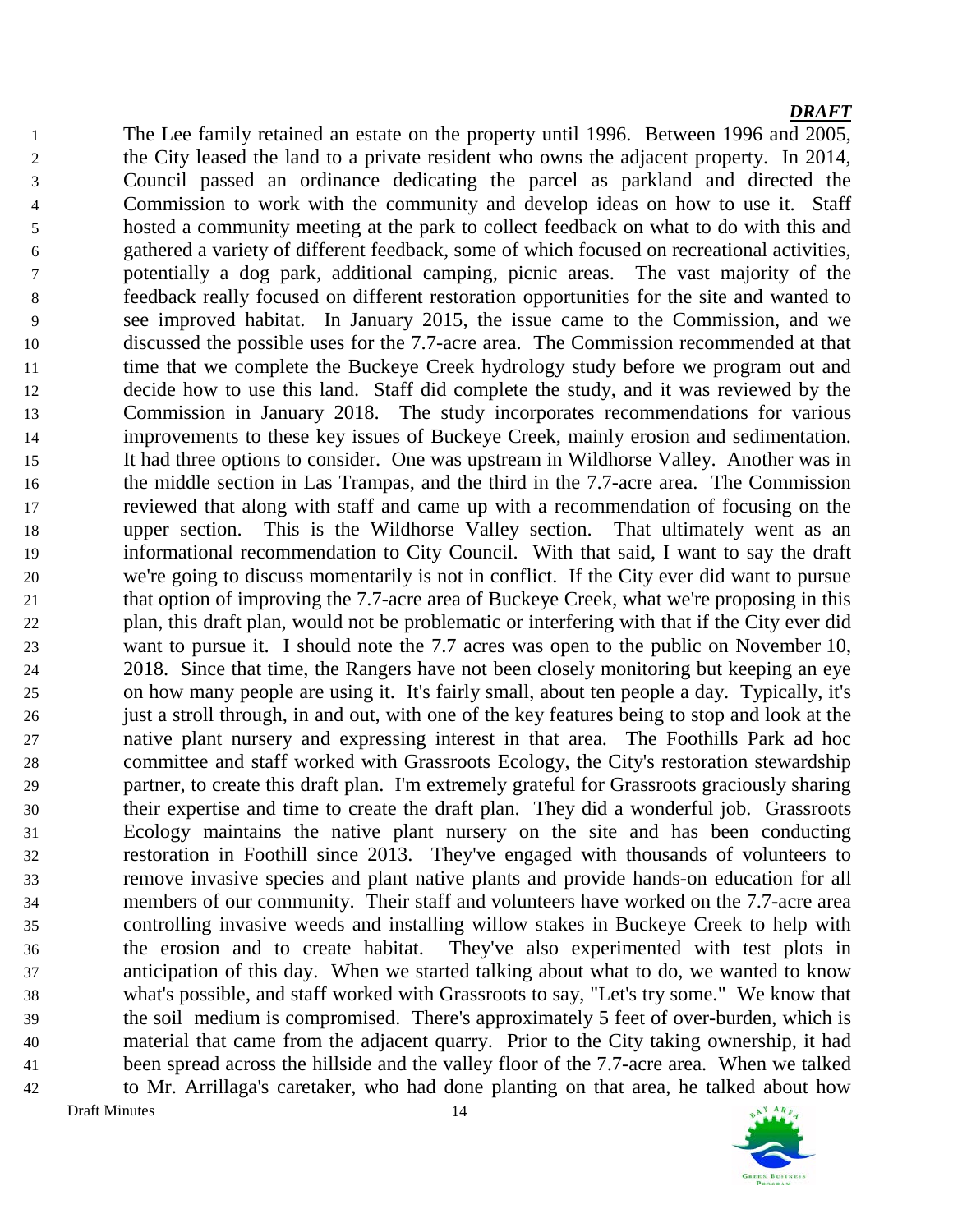Draft Minutes 15 challenging it was. He talked about the trees being difficult to establish, but it was possible when he added lots of compost and mulch. Eventually, he was able to establish some trees that did make it. Likewise, we learned from Grassroots' experiments on that area, and those lessons were incorporated into this draft plan. While this plan does focus on restoration, there are other elements, a very simple loop trail that carries people through this little area, some basic park amenities, a park bench, an interpretive sign, a drinking fountain, that are in keeping with the rest of Foothills Park. The plan's broken into phases. It gets a little complex when we talk about how long each phase would be because in truth when we get to restoration, some phases never end. If we talk about addressing invasive weeds, in truth that will always be part just like it is for the rest of Foothills Park. We continually have volunteers go out into the park and address invasive weeds. I guess the one caveat is don't get too hung up with one specific item and one specific phase because some of them will be carrying on indefinitely, if that makes sense. The game plan would be to start with building on what Grassroots has already been doing, which is controlling the invasive weeds in those areas. We would also propose to remove eucalyptus trees and add compost and mulch to restoration area A. That's this area over here. Here's Buckeye Creek. Let me quickly show you just a few of the major features. This is the City's maintenance shop, the entrance to the 7.7-acre area, and a new pollinator garden that Grassroots built. This is the Grassroots Ecology nursery. The creek flows right through the property and out of the property. This red line is the emergency evacuation route that we've got to maintain. We've created these different habitat areas, restoration areas. Phase 1 prepares restoration area A by putting in those soil amendments that we talked about. This area would get that compost put onto it during that first phase to try to prep it and get it ready, hopefully soften up some of the soil, control some of the weeds, and make for a happier place for these plants that we intend on putting in there and the trees we intend on planting. Other things in phase 1 that we want to do is plant some native plants along the perimeter fencing—that's this area—to try to screen a little bit. There's already a fairly established tree section in there that the caretaker had planted or was already onsite. We want to supplement that with just a little more shrubs to help screen and provide a little privacy for the neighbors. Then, plant some groupings of native trees that would help mitigate that removal of eucalyptus that we talked about. In addition to that, we would establish those park benches, the interpretive sign, and that trail, a very simple loop trail that you can see highlighted here that just goes around this section. Phase 2, we're going to plant native plants in that restoration area. This area here. Now, it would have about a year or so with that soil amendment in the ground, hopefully softening it up a little bit and preparing it for these plants to come in. Area B would get the treatment. We'd put the compost and mulch down there to prep that for the next year's planting, if that makes sense. And so on for area C. We would use acorns, oaks, and shrubs to be planted in little natural groupings and then do a second phase of eucalyptus removal. You can see on this map we've got the first phase of eucalyptus removal and then the second phase. We take any tree removal very seriously in Palo Alto. It should never be done—even when it's a non-

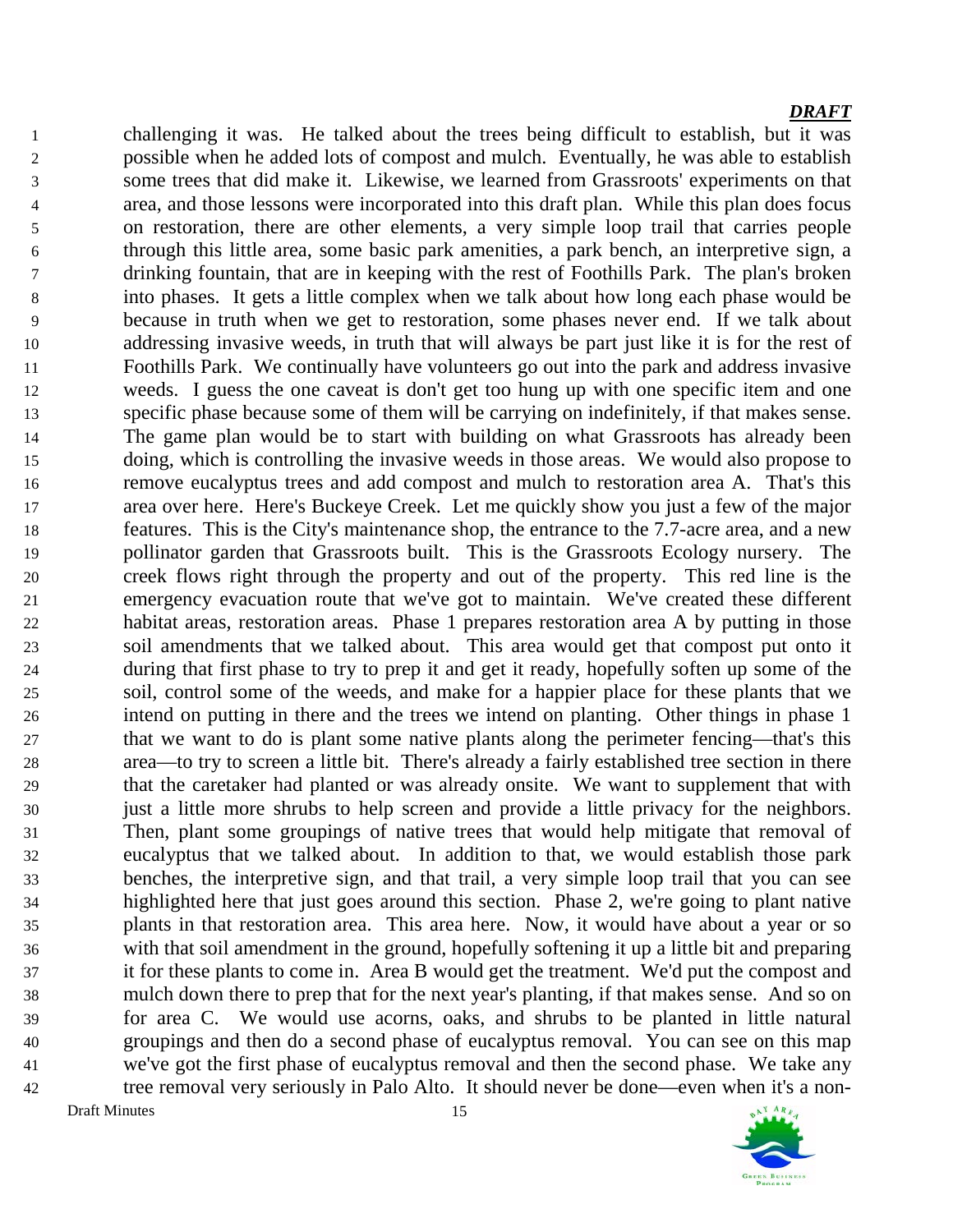native tree, it should always be done cautiously and with thought and planning. Even the invasive ones do cause harm. When we talked to our experts at Grassroots Ecology and our Fire Safe Council that we work with on fire hazards, it's best to remove them for a multitude of reasons. Fire safety and environmental benefit is one. We recognize even invasive trees and plants sometimes serve as habitat, and we want to be sensitive to that. They key would to (a) phase it and (b) make sure we're planting right away to try to help make up for that. Hopefully that in addition to all the other native plantings would supply a good balance of habitat improvement. Also, in speaking with Grassroots Ecology, they've seen eucalyptus removals from areas like this, very similar, and explained to me that oftentimes when you take out that eucalyptus, you'll see the surrounding vegetation, often native oaks and other species, that is under the canopy thrive and grow and bounce back. We're looking forward to that, but they also have some restoration and planting plans up here as well, in those gaps where the eucalyptus are removed. In phase 3, native plants, particularly pollinators, would be planted in strategic spots to help create a little added beauty and lure in additional pollinators. We could put in additional benches and a picnic table at that time and then finalize the arrangement of where that trail is. I think we should look at the trail as being flexible depending on how the restoration goes. If for some reason we hit a good patch of soil and the plants are doing great, then let's move the trail out of that area, and we'll put people to the side. We've been thinking of a very simple rope to delineate where those sections are to keep people from trampling plants but able to walk next to them. Next steps. Of course, we'll welcome your feedback and questions. The next step would be for staff to hold that community meeting, meet with our stakeholders and community members, and give them a chance to weigh in on the plan as well as maybe other ideas that we haven't considered that may be even better. That concludes the staff presentation. I want to recognize two representatives from Grassroots Ecology. I've got Alex von Feldt, who's the Executive Director, and Kristen Williams, the Habitat Restoration Director, here tonight to address any specific questions you might have for them.

 Chair McDougall: Welcome, visitors. Do you have any comments that you would like to make to add to what Daren has said before we go to questions?

 Alex von Feldt: Maybe I'll say a few words. First of all, thank you very much, Commissioners, for your time in reviewing this as well as the other work that you do. Probably this has been at least four if not five years of discussions with the City and Parks and Rec Commission and also residents about what could happen at this site and getting lots of opinions and feedback. We're excited that there's actually some movement forward. The only thing that I would add is that if you were to show us the whole 1,400 acres of Foothills Park and say, "Where's the one area you want to restore," this would probably not be it because there are so many other areas of Foothills Park with just amazing native vegetation and biodiversity and things like that. We understand just from a usage standpoint the reason to improve what it looks like right now, which has really

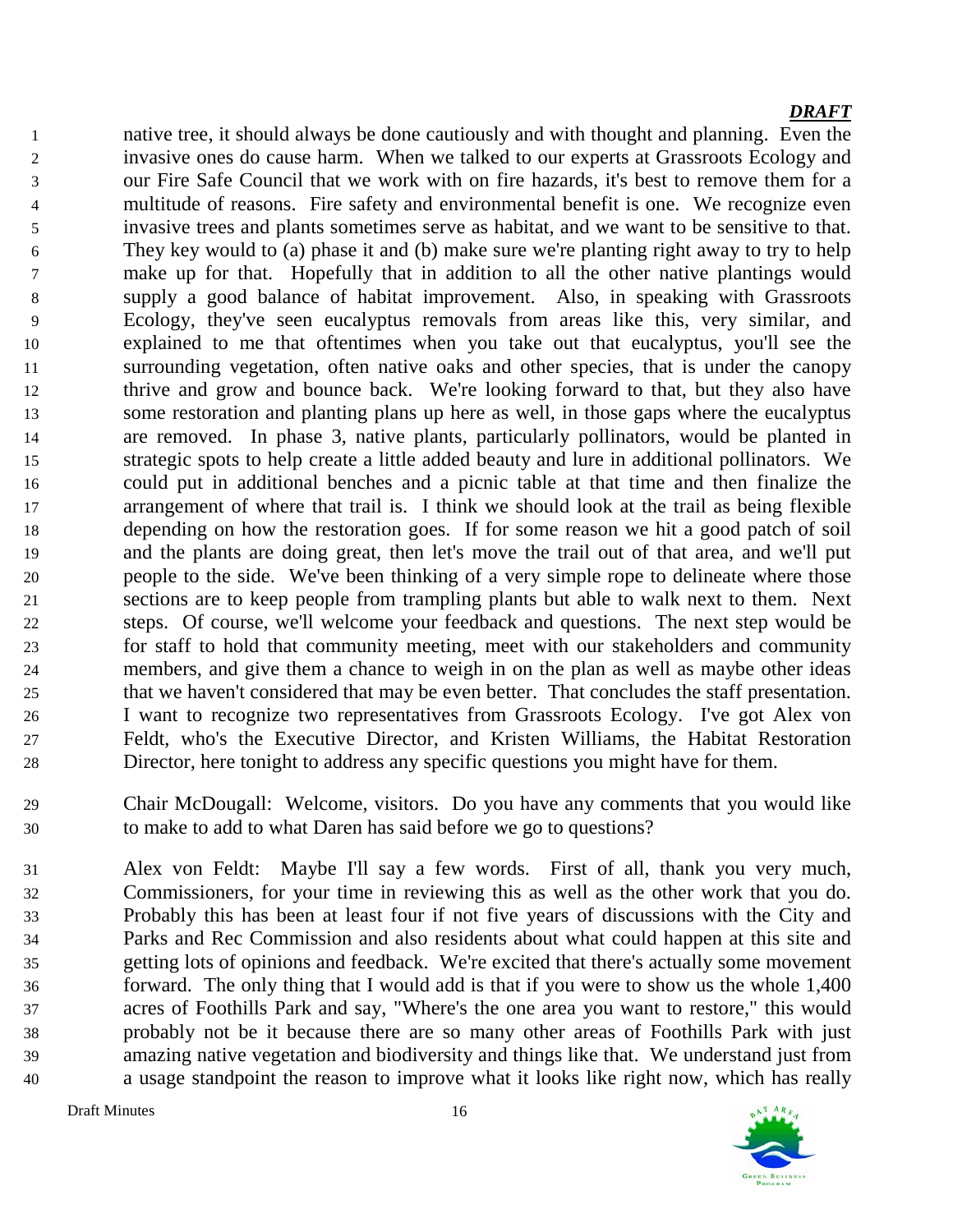been a neglected plot. What we went for is basically what was a really cost-effective way to try to expand the natural assets of the site, such as the creek, and also use it as a way to showcase some habitat restoration techniques. We already have the native plant nursery there. When I asked them, "Who's coming by and looking at the site," they say it tends to be elderly people that like to walk on the flat, and they like to stop by and visit with our staff and volunteers working at the nursery. Building on that, we're hoping to have more examples throughout this area to show habitat restoration, different techniques. Also as things progress, hopefully people can see the long-term process of healing our land and what that's like.

- Commissioner McCauley: Could you comment quickly on the point that Daren was discussing, on removal of the eucalyptus and the transition period to oaks and other native vegetation?
- Ms. von Feldt: For the reasons that Daren mentioned, eucalyptus are often suggested for removal. Not only is it a fire concern, it's also a safety concern in that they do tend to drop limbs. Kristen just informed me when we were talking about this that this past few weeks we've seen two major limbs drop back there. It is a concern when you're having volunteers and things like that, the safety aspect of it. For the most part, we're recommending removal because of the habitat value. There are so many wonderful native species and trees in there. It's not really a shading issue; it's that they drop all this debris and leaves, and it actually kills other plants. Once you remove them, everything that has been struggling can really come back quite strongly. It's not just our opinion about that. It's a generally accepted restoration practice. The San Francisco Estuary Institute has really been promoting more oaks in Silicon Valley. They keep talking about re-oaking, re-oaking or planting new oaks. What's nice here is there are so many other really strong ones that, once the eucalyptus are removed, you're going to see an amazing growth of those trees.
- Chair McDougall: Before I go to the rest of the Commission, I do have a card on this topic. Shani, would you like to comment?
- Ms. Kleinhaus: Thank you. Shani Kleinhaus with the Santa Clara Valley Audubon Society and resident. First, I want to thank you, staff, for keeping low key and not looking to put campgrounds and barbecues and dog parks and all these other things near the creek in such a sensitive area. I hope that the community, which supported low key and not a lot of strong, active crowds making noise and so on, will allow it to remain this way. About the trees, I want to look more into that before I speak about it because eucalyptus does have value for birds, specific species as well. I'm going to look a little more into that before I form an opinion about this issue. It would be something we'll probably come back to. Thank you.

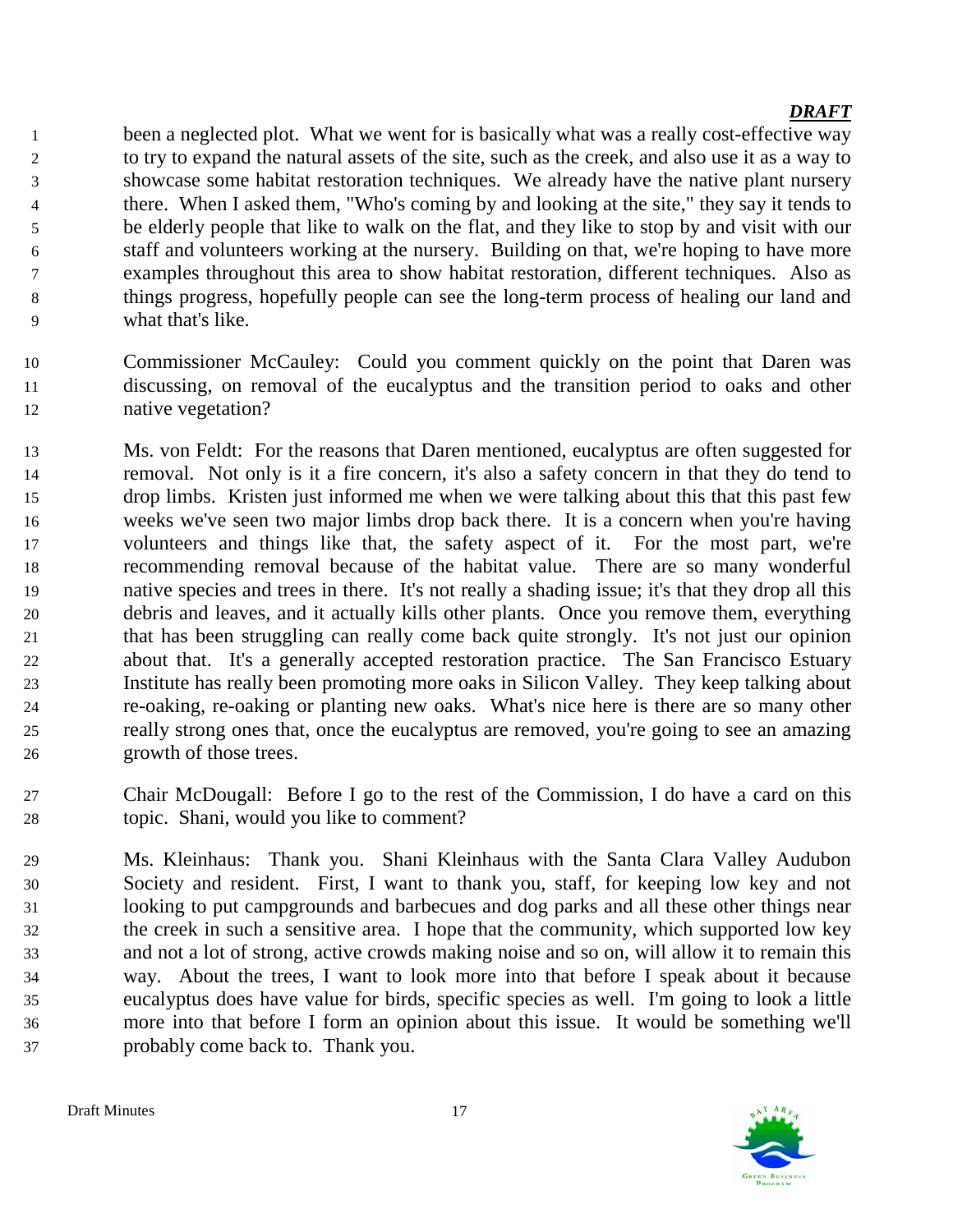Chair McDougall: Thank you. Who were the ad hoc members who have worked on this? Jeff and Ryan. I'll let you guys speak first then.

 Commissioner LaMere: Thank you to Daren and the staff for preparing this and Grassroots Ecology. It can be such a great space. The mention of it being flat and how we have this great nature of Foothills Park, but not everything is accessible to everyone. One of the things that we talked about on the trail were putting some benches, which also seems to go with the theme of mobility and accessibility. To have that is a very good idea. The explanation on the eucalyptus trees was also very helpful as we are sensitive to the habitat removal as well as removal of trees. To know that other oaks and other native species can come in there is exciting as well. Excited to see this plan, if we can get it through, and the restoration. The increased use of that area is very exciting. Daren, 12 thank you very much.

- Commissioner McCauley: I will echo Jeff's comments. Daren, thank you for spearheading this. Thank you to our partners at Grassroots Ecology. Well done. Let me make one quick clarification; I think it's a clarification on the Buckeye Creek hydrology study. There definitely is a recommended course of action to do some additional remediation of the creek in this area. As Daren was saying, number one, this plan is consistent with the Buckeye Creek hydrology recommendation. In addition to that, as you think about the bang for the buck in doing any of the work on Buckeye Creek, the most significant impact is going to be on the upper reach of Buckeye Creek. Probably the least significant impact is going to be on this portion of Buckeye Creek. It makes total sense to move forward with a plan of the sort that Daren and Grassroots Ecology have come up with here. It makes a lot of sense that this would be something we'd put into action.
- Commissioner Reckdahl: It was a good report. Thank you for the help. We appreciate that. With regard to the eucalyptus removal, can we front load the tree planting and get them started now? When we eventually remove the trees, we'll have something there.
- Mr. Anderson: Yes, we can.
- Commissioner Reckdahl: Are we planning to do that or is that …
- Mr. Anderson: It's actually in the plan. It talks about the need to start right away.
- Commissioner Reckdahl: Alex mentioned the areas needing restoration, that there'd be other places in the park. Can you name those off the top of your head?
- Ms. von Feldt: I might be passing this on to Kristen because she's been overseeing what we've been doing at the park. The biodiversity is quite phenomenal there. There's a listed species, (inaudible) occidentale. There's some invasive species like yellow star

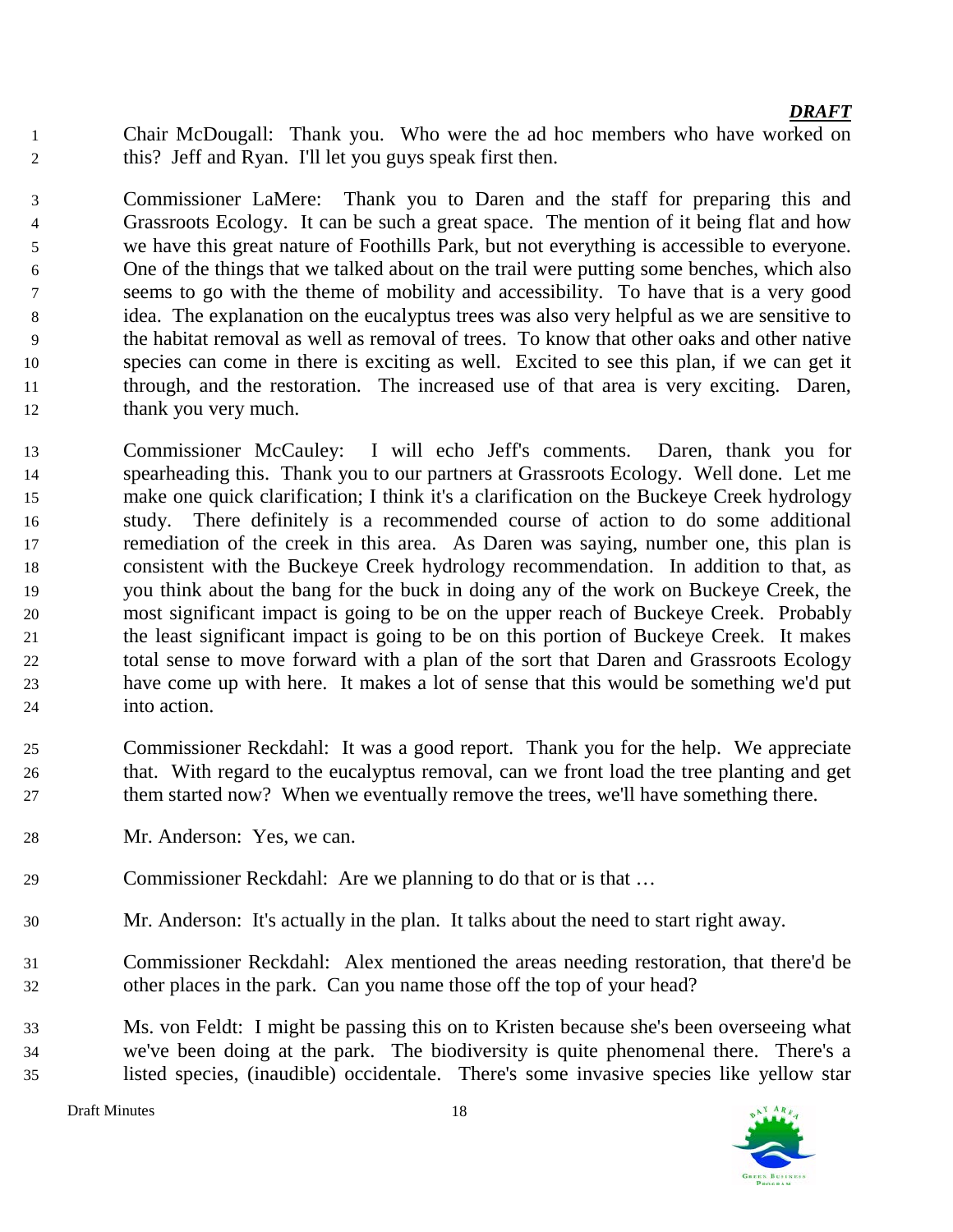that's in the habitat. As you probably know, the Friends of Foothill have been working for decades on that. We've been augmenting their help. When we're talking about stewarding the whole park, that's where we spend a lot of our time to remove the invasives and allow natural recruitment. If you wanted to keep getting volunteers out and really have a habitat effect, that would probably be the best. There's a lot of reasons why you do projects like this. A lot of it too is to make sure that the community is able to engage with nature in a meaningful way so that they're more activated to protect it. This project is still in line with that goal.

- Commissioner Reckdahl: Your areas of restoration are mostly invasive weed species taken out. Were there any erosion areas or anything, plantings where we'd want to put 11 things?
- Ms. von Feldt: This Buckeye Creek idea, we are fully behind. We started talking with Daren about it years ago because that's what we see as really the big restoration impact that you could have there because right now the creek is so channelized that if you could reconnect it to its historic floodplain, that would be amazing. We really support that, but it is a long and very expensive project. We realize that that's what would be great to have in the future, but it's nice to have these interim steps along the way.
- Commissioner Reckdahl: Thank you. Daren, with regard to restoration, do we keep a wish list of places that, if we had money, in any of the open spaces we would do restoration first and rank them?
- Mr. Anderson: Yes. I should qualify this that we've got a list that are achievable with existing resources. We address that with our operating budget as it is, with our capital budget as it is, and with our volunteer base as it is. That partnership with Grassroots is an excellent one. We've done amazing work at restoring large areas of Pearson-Arastradero Preserve, in Foothills Park. We're talking 25 years of the Friends of Foothills Park working up there and restoring it. We prioritize spots. Along with staff, those volunteers have made good headway. I would say the same at the Baylands. We've had 20 years of partnership with Save the Bay and restored significant sections of San Francisquito Creek and other areas in the Baylands. There's that kind, and we prioritize areas. There's a bigger kind like the new ITT marsh area. That's not going to be done or restored without a big capital endeavor. I think Buckeye Creek falls into that same category. Those two standout really high as important areas. Others are identified in the Baylands Master Plan, and these are fill areas that were filled when they first established the park. They are called out as areas that the fill should be removed and restored. One of those sites is where we want to put the horizontal levee so it essentially meets that. Those are three examples of those large capital expenditure waiting projects that are really important and just waiting for the funding source.

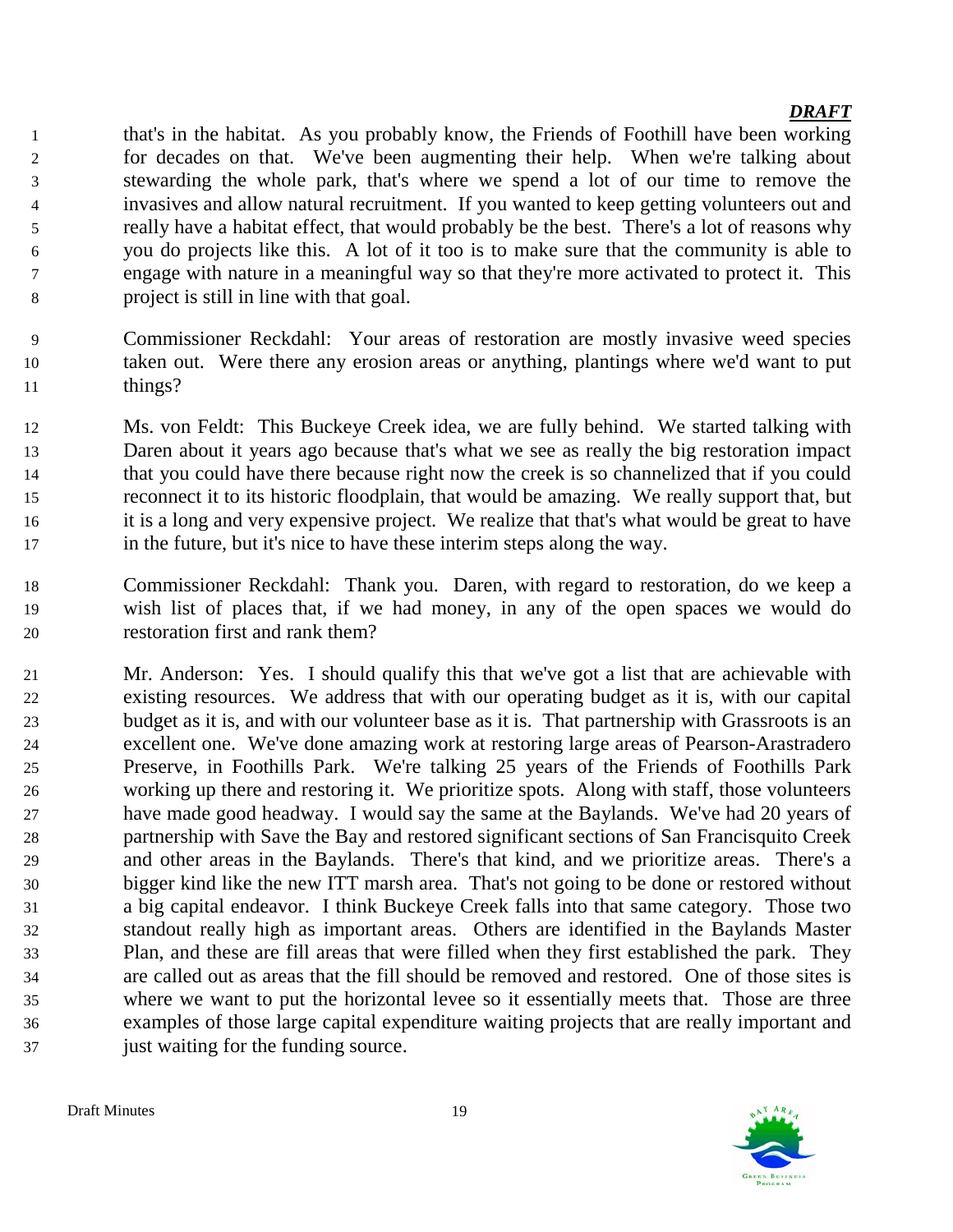- Commissioner Reckdahl: The willows, I like that idea of planting the willows in the streams. Like 200 years ago, would the stream have had willows in it?
- Mr. Anderson: Yes, very commonly.
- Commissioner Reckdahl: What about upper and middle, would we consider planting willows there at all? Would that be useful at all?
- Mr. Anderson: Luckily the Buckeye Creek study gave us a good recommendation for— the upper stretch they talk about rerouting it, so we put it through that meadow. In that area, they call out a bunch of techniques, one of which is to plant some native trees that would help slow the water and create a more natural flow.
- Commissioner Reckdahl: The Buckeye Creek plan did have some willows in it?
- Mr. Anderson: Mm hmm.
- Commissioner Reckdahl: I did not remember that. That would be good both for habitat and also slowing down the water. It's a win-win. That's it.
- Commissioner Moss: This is a really terrific plan. When you look at the whole thing, it seems daunting. When you break it up into smaller pieces, each one is somewhat manageable. Also, it's a lower cost to deal with so you don't have these huge projects like Buckeye Creek. You can bite off a little bit every year. That is a great way to go. One 18 thing I was trying to figure out is—maybe this is a question for you or for Grassroots. The existing Buckeye Creek channel is very narrow. Is there a plan or a suggestion to widen it like we were thinking of doing for Buckeye Creek? In other words, get some of the benefit of the Buckeye Creek project, which is \$9 million, do it here, widen it out, take a little bit of those other two areas, and get some of the benefit short term.
- Mr. Anderson: Great question. As I mentioned, there were three spots recommended in the Buckeye Creek study. This was the third, the least impactful. If you went from the creek's edge, it created a widened floodplain that stretches into this restoration area here, which is why in our plan we don't call for planting any trees in that spot. If that day came where we wanted to remove—what that looks like is at the base of the creek, you would remove fill and widen the floodplain as you're talking about. We have a price estimate. I want to say it was like \$1.2 million to do the 7.7-acre stretch. What we're proposing is in the third phase, the last phase. We would eventually plant that area too. If the plants had to go, if we try the upper creek technique and for some reason it's not successful and we have to do the middle and perhaps the lower stretch to really resolve the Buckeye Creek problems, all you've had to do is get rid of some native plants. We wouldn't have oaks there, that kind of thing. If we didn't do anything at all, you'd still have plants there. It

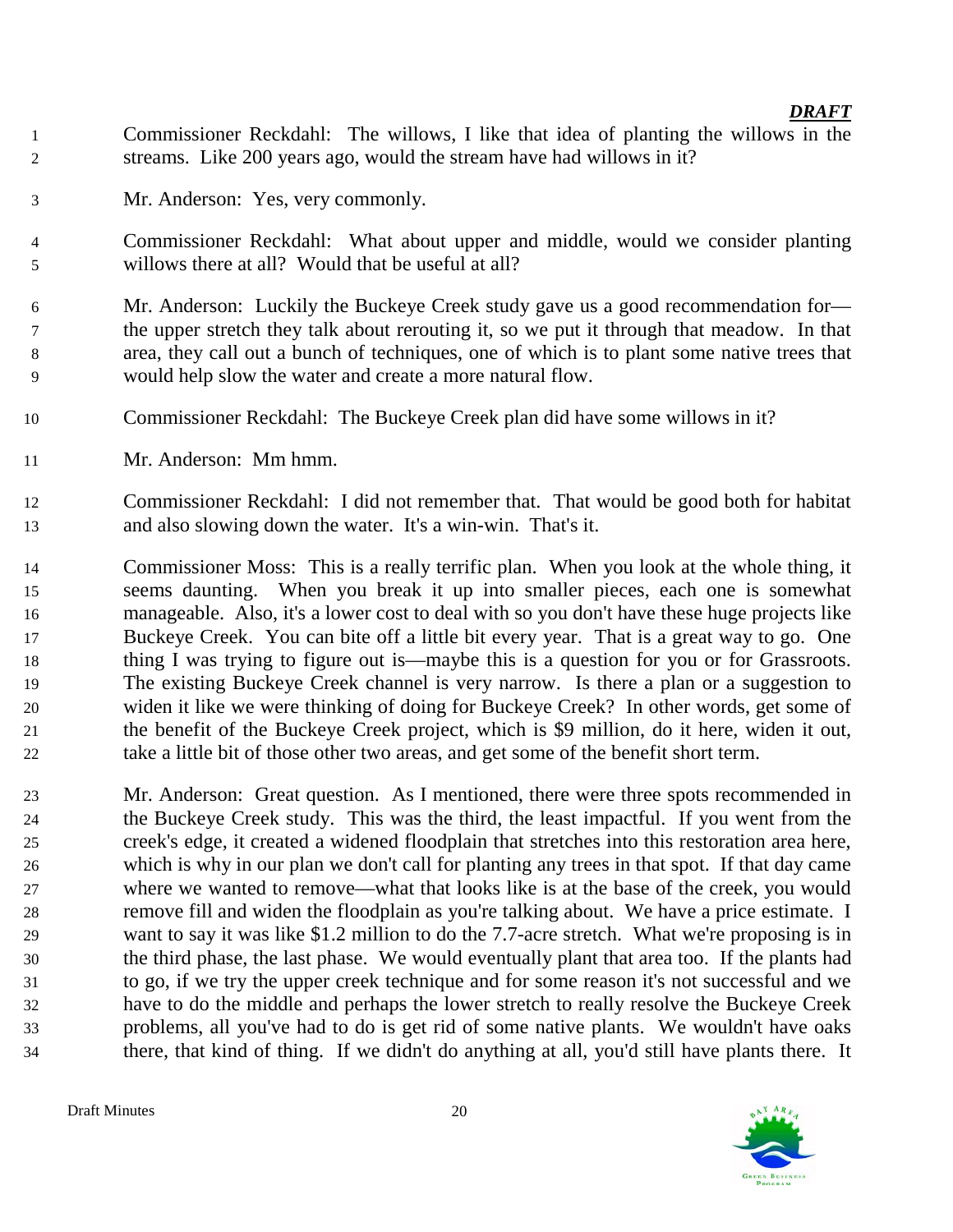would just be grown in with weeds. All the better to have viable habitat in the interim. It may not even be necessary once we address that upper stretch.

 Commissioner Moss: What I was just suggesting is that maybe you think of phase 3 as phase 1, switch them for a short-term benefit. I don't know if that's possible, but just something to think about. One other thing is that the soil, you said, was of such a consistency that the water would not pool very easily there. It would sink pretty quickly. Are you thinking that you would want—in order to get willows, for instance, it has to be wetter and it has to be cooler. You would have to do something to the soil to make it stay wetter longer. I was wondering what would you do in that case.

- Mr. Anderson: I probably didn't explain myself well. The majority of the 7.7 acres is highly compacted over-burden, so it doesn't percolate well at all. The water would pool, and it wouldn't absorb or soak in. The intent of that mulch and compost would be to break down that soil and allow a little bit more penetration. The willow planting would primarily be in the creek and on the banks of the creek where it does have access to water and do well.
- Ms. von Feldt: The first comment you had about doing phase 3 first, I asked the same thing. I thought let's start down here if this is where the interest is, but then other people with more expertise informed me that you typically want to start at the top of the watershed and then go down because of the head cuts and things. You could do some stuff down below, but it really wouldn't fix the problem because you still have this constraint above. That was what the hydrologists said. I'm going to ask Kristen to come up and talk about the willowing that we've been doing in the creek for the past few years and some of the amazing things we've actually seen just in the current part of the creek on this site.
- Kristen Williams: We actually started doing some willow installation this past winter in the 7.7. We did a mix of willow stakes as well as willow bundles to help catch sediment as it's either coming down the creek bank or down the creek. It's a lot more successful than we expected, which is really exciting. We have probably about 20-30 feet along the creek that now has willows that are about 3-4 feet tall. They are collecting a lot of sediment already. It is not a huge change to the floodplain area, but it is having some impact already. Like how our nursery was doing test plots in the upland area, we're also doing this little testing closer to the creek. We're figuring out what's the right technique when we really put this project into play.
- Commissioner Cribbs: Thank you very much. Daren, thank you for this report and the staff. Thank you all from Grassroots. It's really fun to see the excitement about what's going on down there. It sounds like we need to publicize the fact that people can make a donation on behalf of their family for benches, both in the parks and also up at Foothills. Maybe we could resurface that. I love the phasing. Are you able at this point, Daren, to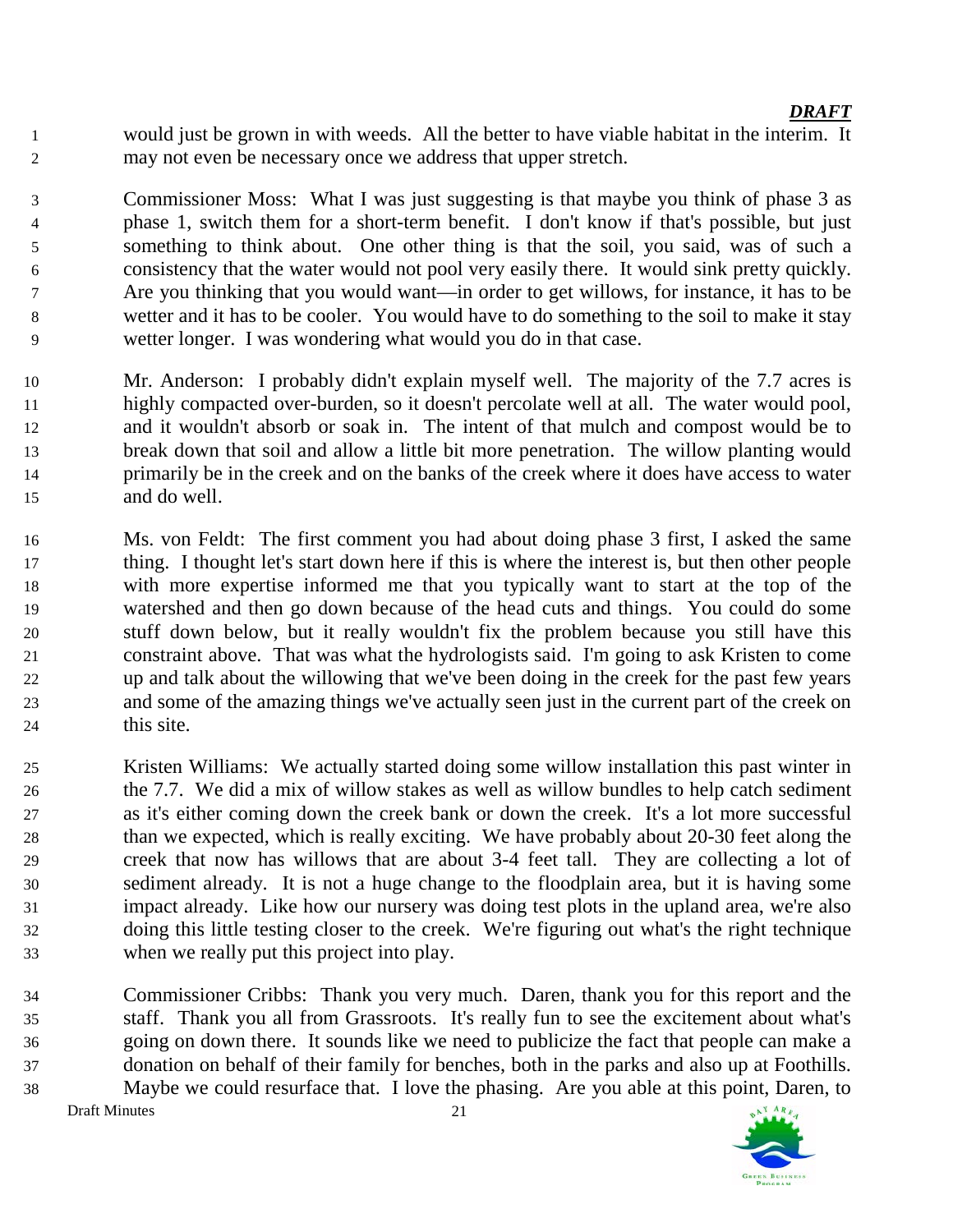put a price tag? Where does this money come from to do this and how is it parceled out over the years?

 Mr. Anderson: Not yet. We started a preliminary look at a price estimate, and I thought, "Let's do the public outreach first and find out a little bit more of what the scope really might look like." Sometimes through that process, it alters so much that what I originally propose doesn't always look the same. I figured we'd do the public outreach and then start digging into this. We're keeping an eye on trying to keep the cost modest, working with a lot of volunteers. For example, that compost and mulch might very well come from City resources. All the mulch we'd need would come from the tree department for free, for example. We've got a great partner that has a native plant nursery. We can work together to get the plants and try to do this as cost effectively as possible. That said, depending on how it shapes out, it might be a CIP request for a certain amount. I think we'll play it by ear. As the scope develops, I'll put together a meaningful cost estimate and share it with you at that time.

- Council Member Cormack: I always love a staff report. I always learn a new word, and allelopathic was one I had to look up earlier today. You always learn so much about trees. If you haven't read *The Overstory*, I do recommend that by Richard Powers. The only point I wanted to emphasize was the one that Commissioner LaMere made about accessibility. I think it was introduced by the Executive Director as well. Am I right that this is the only part of Foothills Park that's really flat in terms of a trail?
- Mr. Anderson: I think that's fair to say.

 Council Member Cormack: That's an important reason to make it accessible for our increasing senior population and for the significant number of people in the community who have temporary or permanent mobility disabilities. That's a benefit of working on this area that I probably didn't appreciate it when we first started talking about it.

Draft Minutes 22 Chair McDougall: Alex and Kristen, thank you for being here. The fact that you guys tend to agree that something could grow there—I think every time I've been there on any of our things, all I got was there's 5 feet of over-burden here and nothing ever is going to grow here. Some of those squared-off plots didn't look like—it looked like it was proving that nothing was going to grow there. I'm glad to hear you're optimistic. That's great. The thing we do say and the thing I've been hearing all along is we're saying native plants. With climate change and whatnot, we know that where native plants are is moving. I would be interested in if we looked at this as climate sensitive or climate appropriate or whatever. What we do there doesn't have to be absolutely native if there's something that's better. The railings that you talked about, I would really encourage that. You've been talking about the trails and the fact that that's a flat area. I suggest we start now talking about it being an ADA trail instead of just talking about, as this map shows, the trail going around the 7.7 acres. The parking is the other side of the construction

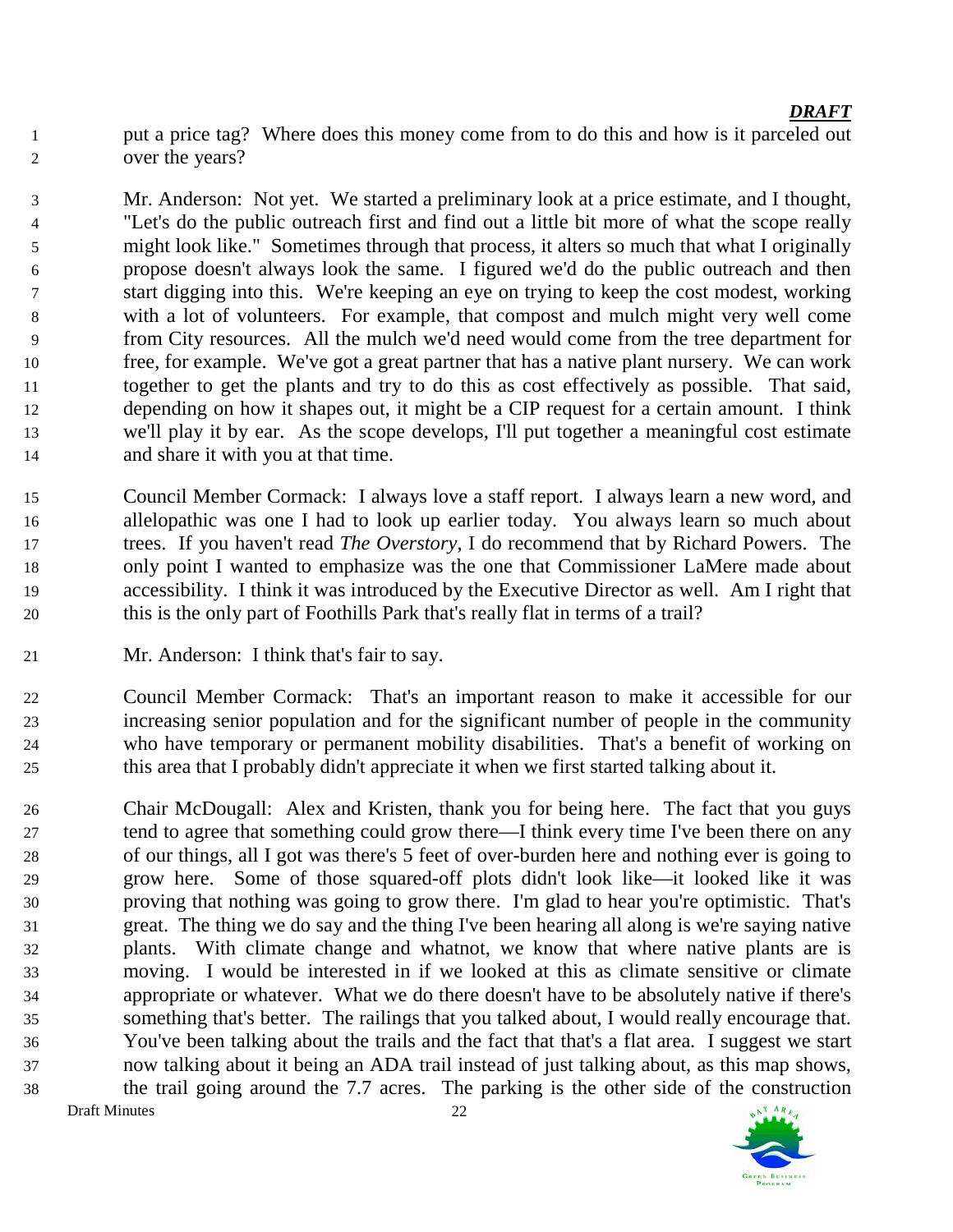shed. I would say that the trail needs to be planned right from the start to be an ADA trail that goes from the parking lot as part of the whole process because it's no good if you can't get to the trail. I would really like to encourage that. There was some conversation, Alex said, about showcasing habitat. At some level, this is a research opportunity to see what's going on. I would really encourage that we do everything we possibly can to establish what the baseline is today. If this is going to be good for habitat, are there six birds there today and, if we do this right, we'll have 12? Are there deer there or what kind of plants are there or not there? Working between what you do and what the City does to establish a baseline so that we would understand are we really making an improvement, particularly relative to even the eucalyptus. I hate eucalyptus, but they're there. Maybe they don't need to be removed in all of those spots. I was struck not by this map but the other one that showed where the eucalyptus were, that they were circled in different areas. It seemed to me that it might be an opportunity to, in one case, maybe divide that off and that some of the eucalyptus might be left. We could measure what happens there versus what happens where we take them out. Particularly if we're looking at the opportunity to show what restoration can be, anything we can do to say, "We took these trees out, and now look what's happening. Overnight, we have a 20-foot oak tree that we didn't have before." Simply making sure that we understand that. I'm struck by the number of times that volunteers get mentioned. We've had this conversation before briefly relative to other activities. I doubt that, if I looked at the Palo Alto recreation catalog, one of the potential recreation opportunities is to volunteer for the 7.7 acres or any other part of Foothill or whatever. My guess is there's lots more clever ways that we're not taking advantage of. Again, we've had this conversation about does the City need a volunteer coordinator or even Parks and Rec. Do they deliberately need somebody maybe not totally dedicated to it but actively interested in promoting volunteers? The benches, I don't know if it's in the Park regulations part or whatever. I did get stopped on Byxbee the other day. I guess you get a ten-year lease on a bench naming or whatever. The question is at the end of the ten years, are you going to give me a new bench or are you going to charge me again even though the bench is now deteriorated. Will I get a new plaque? It was a reasonable question. I certainly don't know the answer or don't even know where I could find the answer. It would seem to me the regulations might be a place to look for that. Although I've said let's make sure it's an ADA trail that goes through there, I would still be interested in the previous conversation, was there a way, even if it was just a tail, to connect to at least one of the other paths in the park. That's my rant for the moment on that subject.

- Commissioner Cribbs: Is there a comprehensive list of all the volunteers who do all this wonderful stuff?
- Mr. Anderson: We do track all our volunteer hours.
- Commissioner Cribbs: Not the hours but the names of people.

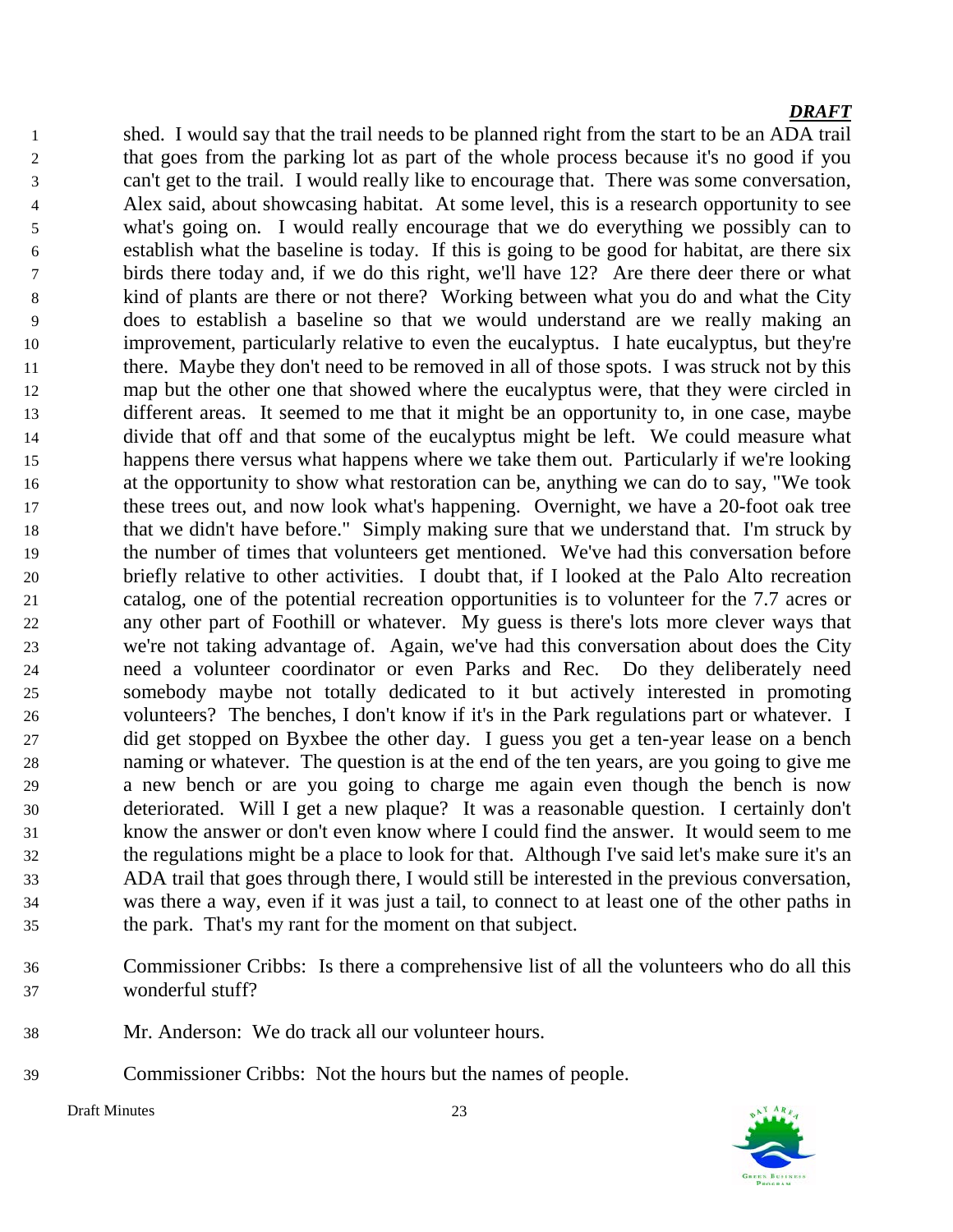- Mr. Anderson: Of every volunteer?
- Commissioner Cribbs: Yeah, that are associated with all the Friends of this and the Friends of that and Grassroots and all that.
- Mr. Anderson: Our Friends, yes, we have all that.

 Commissioner Cribbs; Maybe I don't know this, but wouldn't it be fun for the Recreation Commission to have a big party to get everybody together and say thank you very much for everything that you do?

- Chair McDougall: Great idea.
- Mr. Anderson: Sounds good. I'll reach out to the groups.

 Ms. von Feldt: Just a few points of data that you might be interested to know about the volunteers. I was just checking with Kristen, and I said, "How often are our volunteer workdays full?" She said, "90-100 percent of the time." We have at least 30 workdays per year at Foothills. We have another 75 workdays at Arastradero. About 80 percent of the people that come to the workdays are teens. If they're not in the City parks, I guess they're all out pulling weeds in the open spaces. It's great that we have so many people. A volunteer appreciation party would be lovely. The list of names would be about 3,000 or so from our side, but a lot of them are teenagers. They repeat from Friends of Foothill, and we have dedicated volunteers as well both at the nursery and other places. That's a smaller number.

- Commissioner Cribbs: That would be a great celebration and a great focus on how much we have from volunteers.
- Chair McDougall: I agree.

 Commissioner Moss: Chair McDougall reminded me that just three weeks ago Midpeninsula Open Space opened their brand new Bear Creek Open Space Preserve. They completed an ADA-compliant pathway at the entrance. It's about the 7.5 acres that we're dealing with. I encourage staff and the subcommittee to visit it. It's a beautiful park, and it's just brand new.

 Chair McDougall: Are there any other additional questions or comments? I see lights on, but I suspect the lights don't mean anything. Alex or Kristen, would you like to add any final comments? I would just like to thank you both for coming and spending the time with us and answering the questions and giving us confidence that we're doing the right thing here. Daren, thanks again for everything you're doing here.

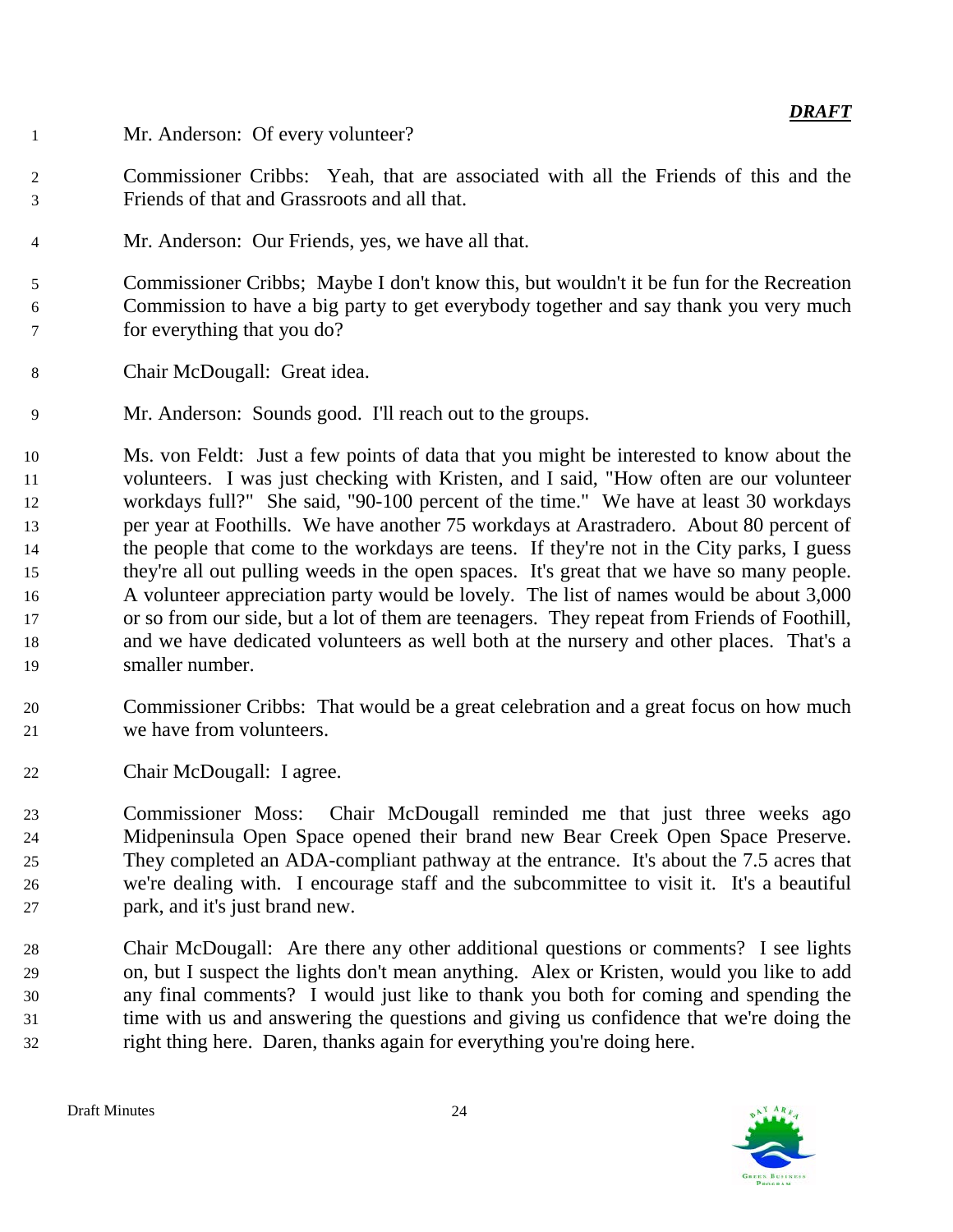## **4. Update of the Parks and Open Space Regulations**

 Chair McDougall: Which allows us to move on to the next item, Item Number 4, which is the Open Space and Parks Regulation discussion.

 Mr. Anderson: Hello, Commissioners. Daren Anderson again, Community Services, here now to discuss the updates to the Park and Open Space regulations. The Commission's ad hoc committee and staff have reviewed the regulations and recommend the Commission discuss the proposed changes that were in the staff report and the attachment. The changes are suggested in order to keep the regulations relevant and reflective of current City policies. Some of the revisions are new regulations to address emerging issues, and it's designed to make the regulations a little easier to understand. References to the Municipal Code show the connection between the regulations and the Muni Code. Wording changes reflect that current City policy. In the staff report, I highlighted several of the significant changes, and some of the updates are self-evident and explanatory, but a few of them I'd like to go over now and explain just a little bit of the context. Of course, if you have any questions along the way, we'll revisit any and all of them. The first one I'd like to highlight is R1-21. This is the one about commercial photography and filming. This was edited to allow an exception for small photo and film events consisting of a single photographer or videographer with a group size of no more than 24. The intent of this edit was to allow small photo or film activity that would have little or no impact on park visitors or park resources to be able to come to the park and take those photos. I did receive some feedback from one community member with some suggested edits to this regulation. This gentleman sent an email to the Commission, so you probably have seen some of the suggested edits to that. With a few minor edits, the ad hoc committee and staff have reviewed his proposed change and find it acceptable. I look forward to hearing your feedback on that. Another regulation that was updated is R1-30(D). This one's about pets in parks. This was edited to require that pets must be kept on a leash that can be extended no further than 6 feet while in open space lands. The reason for this one is Park Rangers have observed people with long, extended leashes where oftentimes dogs are going way off trail into areas where there is habitat, where there is wildlife. You can see the wildlife get flushed out. It's been an issue. We didn't feel it was necessary to do this in our urban parks. Notably, this just pertains to open space. We thought in urban parks it is far more appropriate and less problematic. R1-31 is about nuisance dogs. It was edited to require people with leashed pets in playgrounds to ensure that their pets don't impact children's use of the playground and to add a caveat that they're required to remove the dog if someone else is using the playground and asks them to. The reason we've edited this one is because park staff has received requests from playground users to prohibit dogs in the playground. This edit is trying to balance the need for people who come to a playground with their child and their dog and maybe there are very few people in there and the dog causes no problem. They want both the dog and the child to be in the playground with folks who just don't want to be around

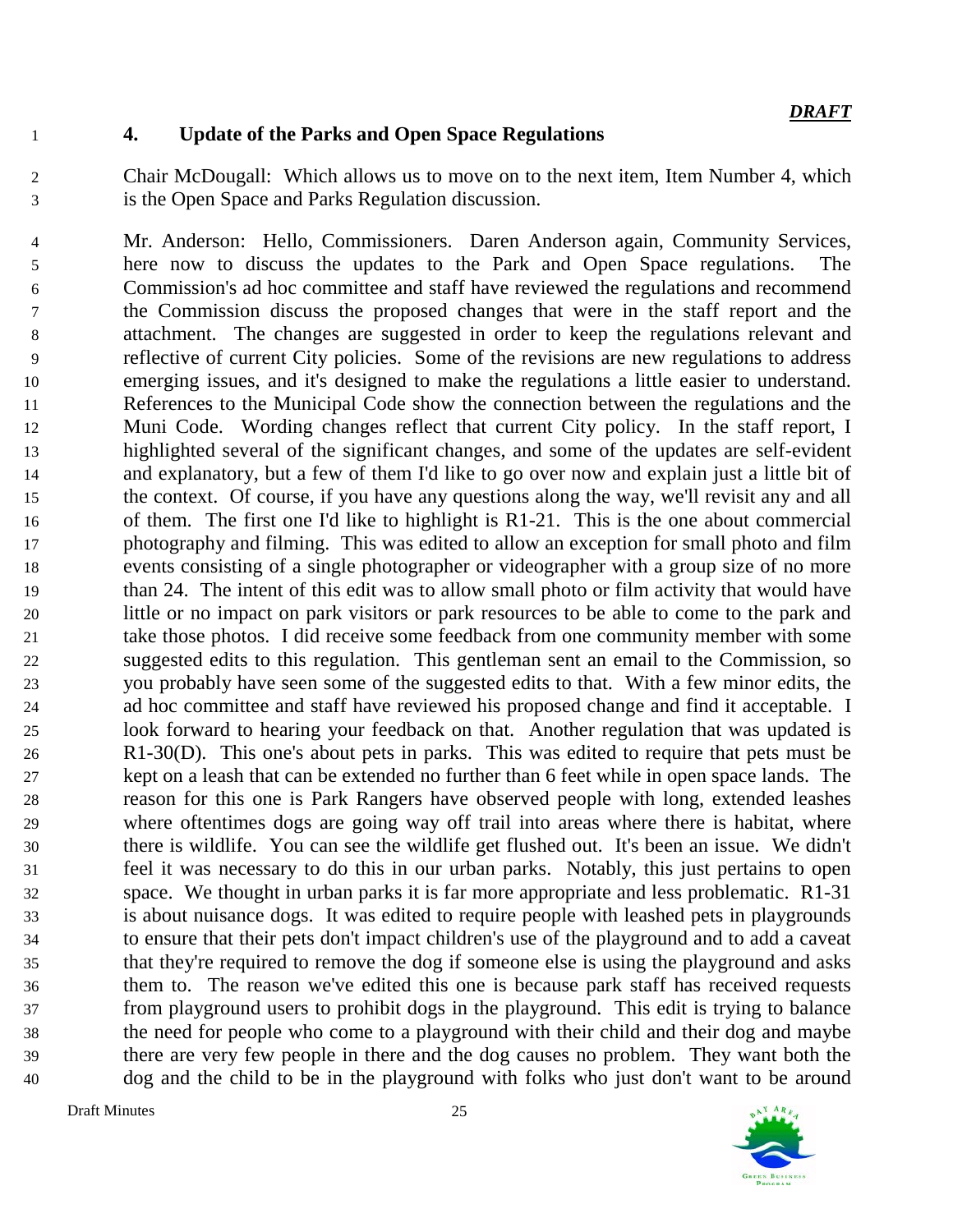dogs in playgrounds. That's an attempt to balance it. The ad hoc was very helpful in trying to reach this compromise position. R1-39 was added to ensure people using exercise equipment in playgrounds do not inhibit children from using the playgrounds or damage the equipment. The reason for this one is we're increasingly seeing our playgrounds in parks used as gyms. We talked a little bit earlier about how active our community is in our park system, which is wonderful and something we want to encourage, but we want to make sure it doesn't impinge on children using playgrounds or harm the equipment. Oftentimes, people are working out with dumbbells or straps, and they're slung over swings. R1-39 was an attempt to balance that without stopping people from being active. R1-40 was the one that pertained to community gardens. The vast majority of the bullet points in R1-40 were just merely about details of how the garden program functions. The ad hoc and staff have created the draft of a new document, the Community Garden Guidelines, that will house those kind of details about how the program works. These guidelines would be sent to all participants in the City community garden program as well as be part of the licensing process. They would all get essentially these guidelines as they join the program. They are currently being reviewed by the City Attorney's Office and will come to the Commission for review soon. The remaining community garden regulations that end up in this update do pertain to the general public and are far more appropriate for this one. That concludes the staff presentation. Thanks again to the ad hoc who was so helpful in looking at so many iterations.

Chair McDougall: Would ad hoc members like to speak first?

 Commissioner McCauley: Thank you to Daren for his patience. We definitely looked at many, many iterations. Where we've ended up with this document is actually a pretty good place. Don, I would wonder whether you had some specific comments. One of them, I think, is a big organizational threshold question. It maybe would be beneficial if you wanted to pose that so that Daren would be able to respond. It might actually inform the conversation a little bit. I definitely look forward to the Commissioners' input on this and letting us know if there are other things that we should be tweaking and revising. As a general matter, the idea was not to wholesale revise these regulations but rather do a fairly modest revision of things that needed some attention. Don had suggested an organizational change, which may not be necessarily substantive in some respects but definitely an organizational change that would be a more significant revision. Don, do you maybe want to mention that and then other Commissioners would be able to weigh in on it as we continue the discussion?

 Chair McDougall: Is that okay, Daren? I went through and sent a bunch of notes back more in the Comprehensive Plan approach than going through a list here. Before I start, I'd like to say I really thank you, both you and the ad hoc, for what is really good work. I found in many places it was confusing whether I was talking about dog parks or cattle or Foothills or parks. I really felt that it might be useful if there were two documents, one

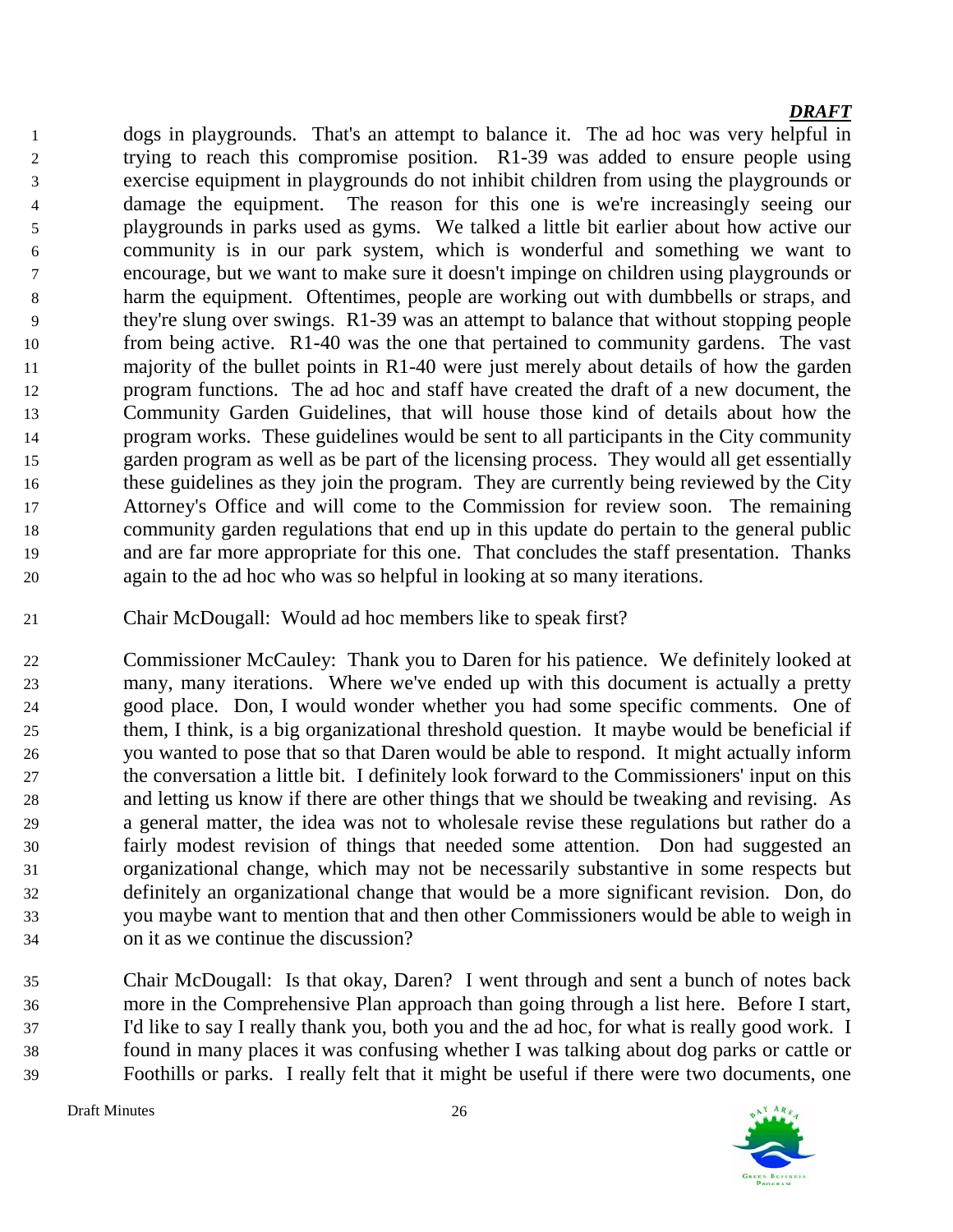that dealt with the open space, both Foothills and Baylands, and one that dealt with the parks. I feel that the users and the use cases are quite different. The kind of people that go to those places are different. The document's become such that if somebody wanted to object to somebody with dumbbells in the park, it would be very hard to find. Maybe an officer could find it or maybe we could find it, but a general citizen wouldn't. I briefly discussed that in the note that I sent. I did discuss it again with Daren as he walked in. Daren's modification to that, I might as well mention, is maybe we could look at this as one document but with a general section and then a parks and then a Foothills section in some way that outlined it more briefly. I agree that this isn't substantive relative to any of the particular rules and regulations. It is important relative to the usability of the rules and regulations. Does that cover it? Is there anybody else on the ad hoc who would like to comment? By the way, I appreciate that the goal here was to update it, not to totally redo it. I would point out that this document was written in 2004, modified in '04, '05, '06, '08, '11, '12, and '13. Basically every other year or every year, it has been modified until, between '13 to '18, for five years it wasn't looked at. The other thing I would encourage is that maybe it does deserve a more complete look and some commitment that it not be another five years before it gets looked at again. My other thing is, if we're having discussions about access to parks and if we're having discussion about dog parks and other things like that, it would be much easier to deal with all of those things in separate sections and the modifications that might ensue rather than in a single, total document. With that, I'll start back on the far end. Jeff, do you have any comments?

 Commissioner LaMere: Thank you so much both to the ad hoc committee and Daren for looking at these rules and regulations and providing an update. As you went through this, were there things you were able to pick up that may change the way we look at the parks or change what is in the parks? One thing I'm looking at is R1-39, for example. Does this mean that we need to look at—this is about people using the exercise equipment in the playgrounds. Should we start thinking about can we put a separate pull-up bar that can also be used to throw their TRX straps over, that they can use what they want to use and make it more multiuse where it's not necessarily impacting the children but also seeing that we do have a need?

 Mr. Anderson: That's an excellent point, and something we have been talking about. We're addressing it, for example, at Cubberley. With that track and field, we're trying to put in a place for adult exercise or multigenerational exercise, where you'd have gym equipment there. I envision that being extremely popular, seeing other communities with those outdoor gyms. I see seniors active, I see kids active, and I see exercise groups there. I think it has a lot of potential. To your other point, we can't have those everywhere. We don't have space for that kind of thing everywhere, so it needs to be perhaps incorporated in those playgrounds where we see that happening. We tried that at the Magical Bridge, for example, where right on the periphery of the playground you'll see adult exercise equipment like aerobic exercise, for example. I think you're right that

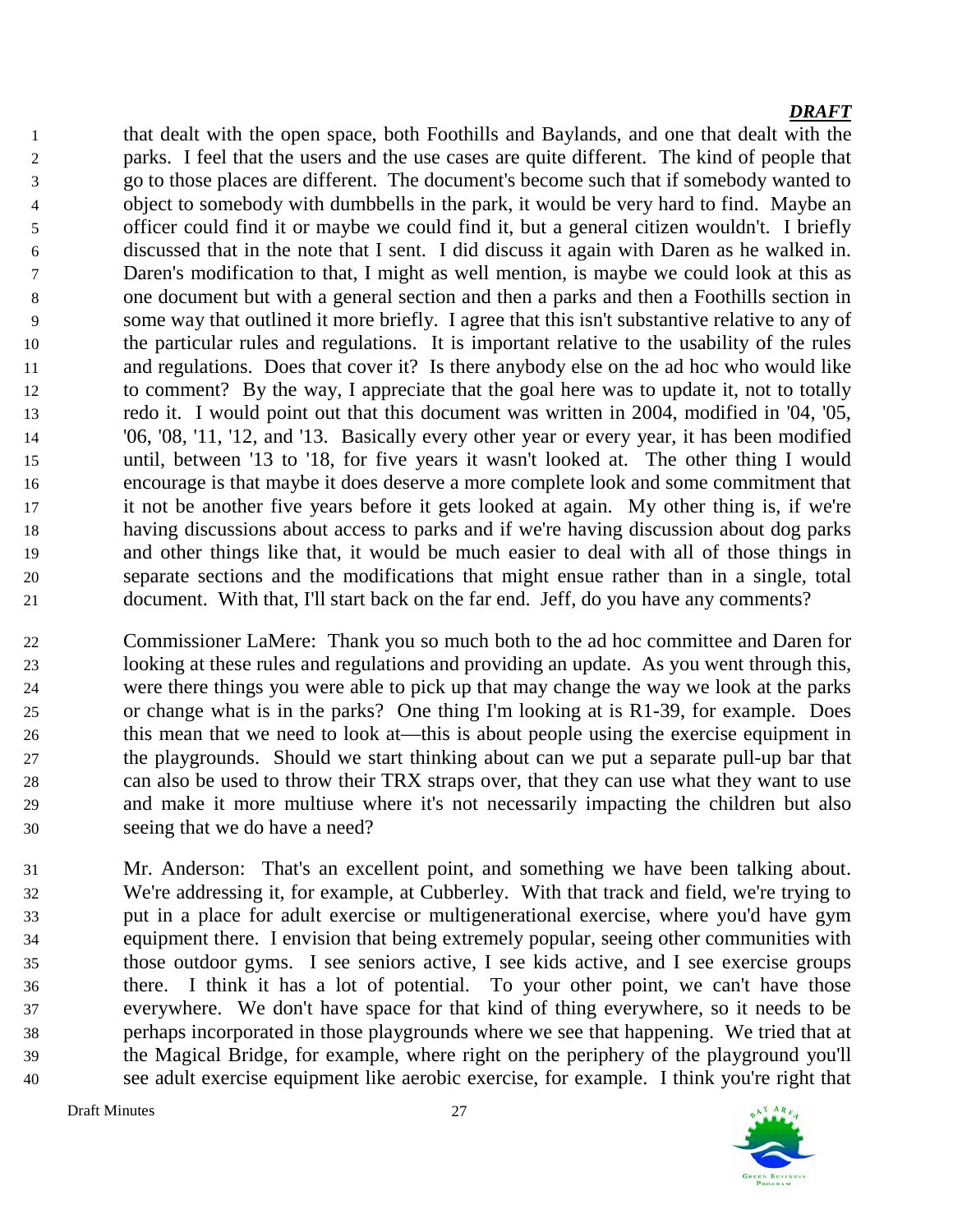- maybe we need to start addressing it. If we see people using the swing set for the TRX cables, then maybe they need an appropriate piece of equipment to do that in that area. I think it's wise.
- Commissioner McCauley: Forgive me. I'm going to jump in again. Daren, I was wondering if you had a response to Don's comment that you wanted to share with the entire Commission.
- Mr. Anderson: On that topic of separating the parks from the open space regulations, I can certainly see what you mean, Chair McDougall. There's an opportunity to maybe group them up. In my opinion, it just seems that the overlap is so significant it warrants having one document to me. Maybe I'm naive, but I'm one of those people who see that people who are going to go to open space are probably going to be at a park eventually and vice versa. Having knowledge about what the rules are there would behoove them, and have one place to go. I worry sometimes about having split documents. Somehow they get confused and can't find the open space one; they can only find the parks one. Lastly, it's consistent with the way we have structured our Palo Alto Municipal Code. We have Section 22 of the Palo Alto Municipal Code that has all our Muni Codes relating to parks and open space, and it's housed in one area. It would be consistent with that. That was my thoughts on separating out the two sections.
- Commissioner McCauley: I will offer one other thought on this. Just as a practical matter in terms of trying to track what the changes are that are being made, if we're dramatically changing the organization, it would be a little more difficult to understand and comprehend just what we're doing in terms of edits. The flip side of that is it may make it more difficult for the City Council to comprehend and understand what we've done here. Right now, these look like, at least from my perspective, relatively modest edits. If we were to entirely rewrite this, even if we didn't change the substance much but reorganized it significantly, understandably both members of the public and the City Council Members might have a lot more questions about it. For whatever that's worth, not to say that it shouldn't be done if it's the right thing to be done. I'm sure the ad hoc would be excited to jump into that. We look forward to the rest of the group's direction on that.
- Commissioner Reckdahl: I'd like to thank the ad hoc. This was a very tedious edit, I'm sure. I appreciate you going through here with a fine-toothed comb. That's a lot of work, but it has to be done. Echoing Jeff's comment, you get better compliance if, instead of saying don't do this, you say do it here. I agree with that. On the swimming part, it said dogs and cats and other animals not permitted on the pool deck, but we don't have an exception for service dogs. Was that intentional?
- Draft Minutes 28 Mr. Anderson: That might be an omission. Likewise, Chair McDougall caught one on our restrooms, who could be there with children with special needs. He questioned

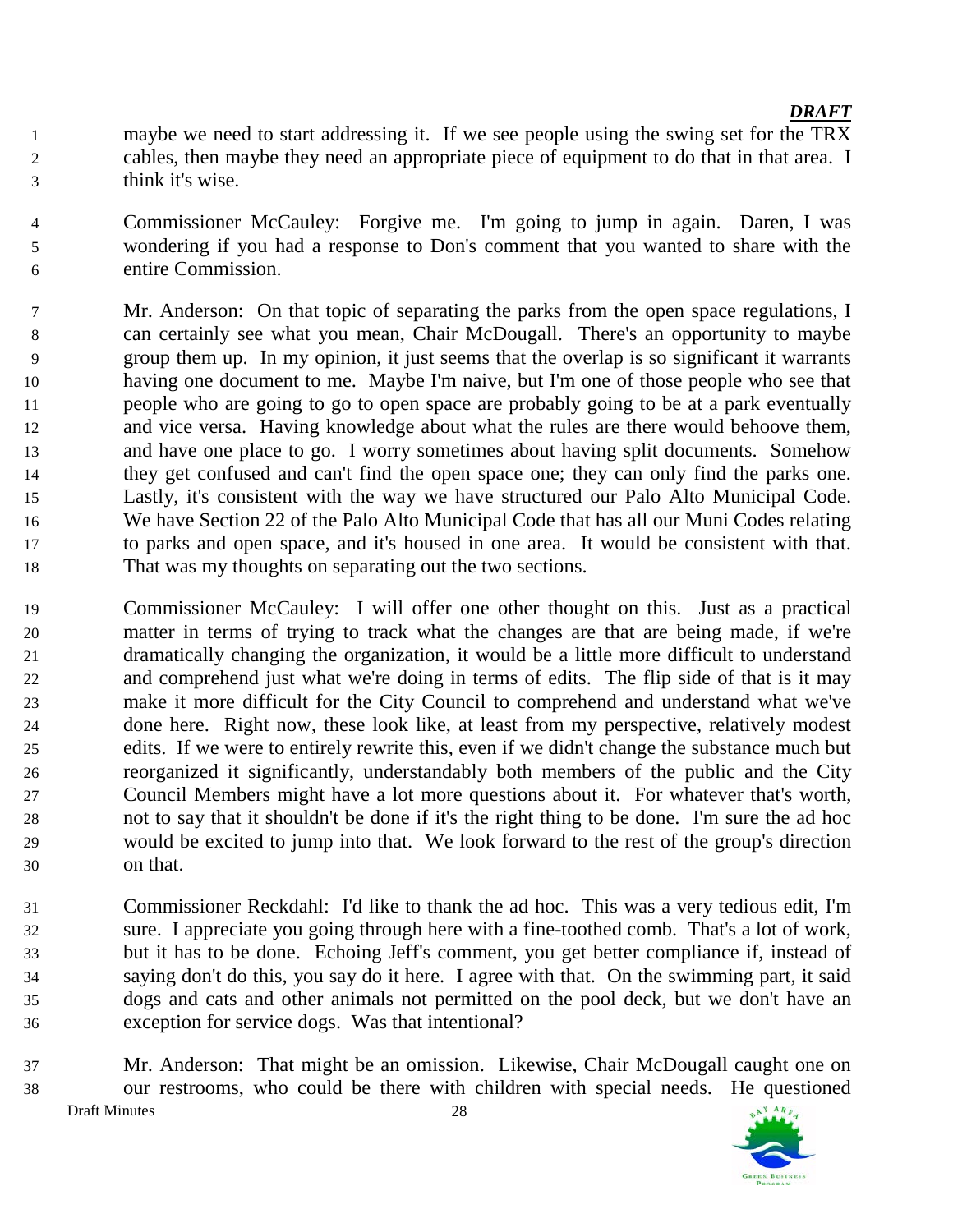whether that should be updated. I think it should. It didn't rise to my attention as we reviewed the document. Maybe the one you just mentioned about service dogs too. I'd be glad to look into it.

 Commissioner Reckdahl: I would assume we don't get a lot of service dogs on the pool deck, but it's conceivable. Let's just be consistent. The other thing was about Lytton Plaza and the open flames. Can you refresh my memory? What is the regulation both in City parks and open space for gas grills? If I want to bring my Weber to the park, if I have a picnic area, can I bring my own gas grill and put it in there or can you only use the built-in grills?

 Mr. Anderson: We've got a no portable barbecue rule that was instituted in the parks. It was because of what happens when people bring their own barbecues. All the other amenities that need to come with a barbecue, like tables, chairs, trash cans, recycling, and compost, aren't there to support because other people are already using the existing tables and barbecues and have the right number of trash cans. That's why that rule got put in, prohibiting that.

- Commissioner Reckdahl: The same with Foothills Park?
- Mr. Anderson: That's correct.
- Commissioner Reckdahl: Foothills Park, you can only use charcoal, right, no wood?
- Mr. Anderson: That's correct.
- Commissioner McCauley: Again, forgive me for jumping in. We actually had a little bit …
- Chair McDougall: Sure, Ryan. Is there anything you'd like to say?

 Commissioner McCauley: … of back and forth on the portable grill question. My understanding is that propane grills are actually preferred, particularly in open space areas, because they pose a far lower fire hazard than charcoal. Notwithstanding that, this is not being changed at the moment, but this is something that Daren was checking with his partners at the Fire Department on. Daren, was there any further feedback on that?

 Mr. Anderson: The one part I didn't explain is it is allowed with camping. They are allowed to use the propane grills when they're camping, but not for picnics. Again, it ties back into that issue of are they going to exceed the capacity of our existing facilities. I'd be glad to reach out to them and talk to the Fire Department about that option and see what other alternatives we can work out.

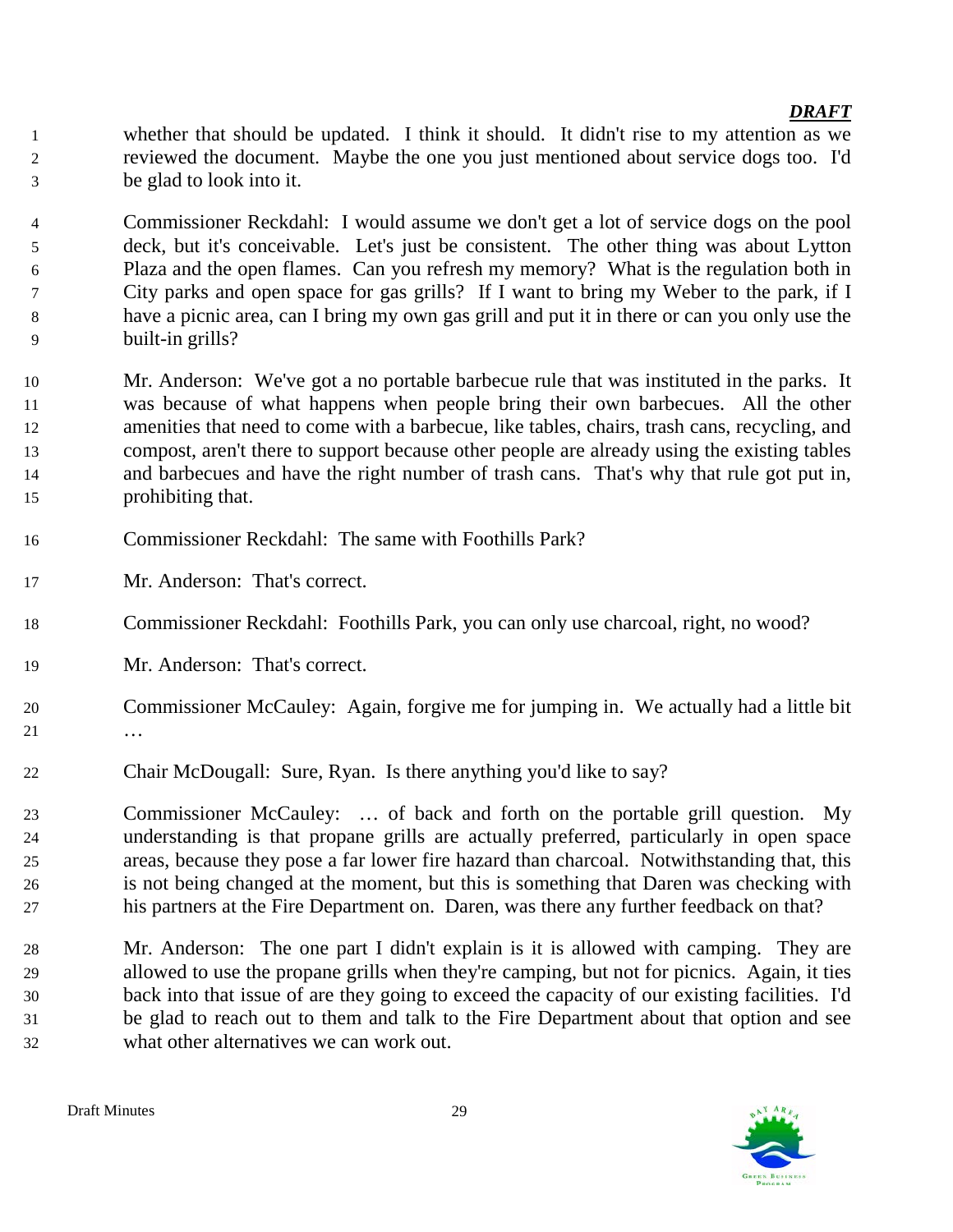- Commissioner Reckdahl: From a fire standpoint, we might want to consider allowing gas grills at Foothills Park if it can be done some way where we don't stretch the facilities. I don't know.
- Commissioner Cribbs: What is the process after these rules get updated? How do people know about them and what kind of community outreach? Is that necessary? Just as the changes happen.
- Mr. Anderson: Very good question. This would be a recommendation from the Commission to Council to make the change. In terms of publicizing it, we don't do a lot of outreach. The typical way it's done is for a special event or maybe a user group was having some sort of gathering, we'll send them the revised and updated rules and regulations. Oftentimes, we'll pull out salient pieces. If you're having a run event, maybe I'll find two or three that are really important for them to be aware of. If there's a new one, of course I'll add that to it. That's the predominant way. Our website and every once in a while we'll get calls from folks, and that's when we share.
- Commissioner Cribbs: How does the enforcement, if at all, happen?
- Mr. Anderson: There's two ways. One is the Municipal Code, which has a lot of these but not all of them. That has a mechanism for citations. The rules and regs also have it, but typically at a far lower rate. The bail amount that you get cited for a regulation violation is less. It's not very frequently cited. Most of these are the kind of thing where—although not a current regulation now, if we saw people with leashes and they're harassing wildlife, which is a separate regulation violation, a Municipal Code violation. I was a Ranger for over a decade, and I don't think I cited a single person for it. Everyone was usually compliant. It's almost always compliant-based, but for those who are repeat offenders, it's very nice to have the tool to write a citation if you need to.
- Commissioner Cribbs: The King Plaza has no alcohol allowed, is that right?
- Mr. Anderson: I'd have to double check. I don't have it handy, but I'd get back to you on that.
- Commissioner Cribbs: A little history on that. Many years ago we had a concert series on the Plaza that was the Friday night series. It served wine and beer. We, staff, didn't realize that we needed to have a special something or other, so there was an ordinance passed that we could do alcohol on King Plaza. It got probably changed around. That was a gathering place kind of thing, Don.
- Chair McDougall: Always an attractive way to arrange a gathering and to make a gathering civil, of course. Jeff, would you like to make any comments?

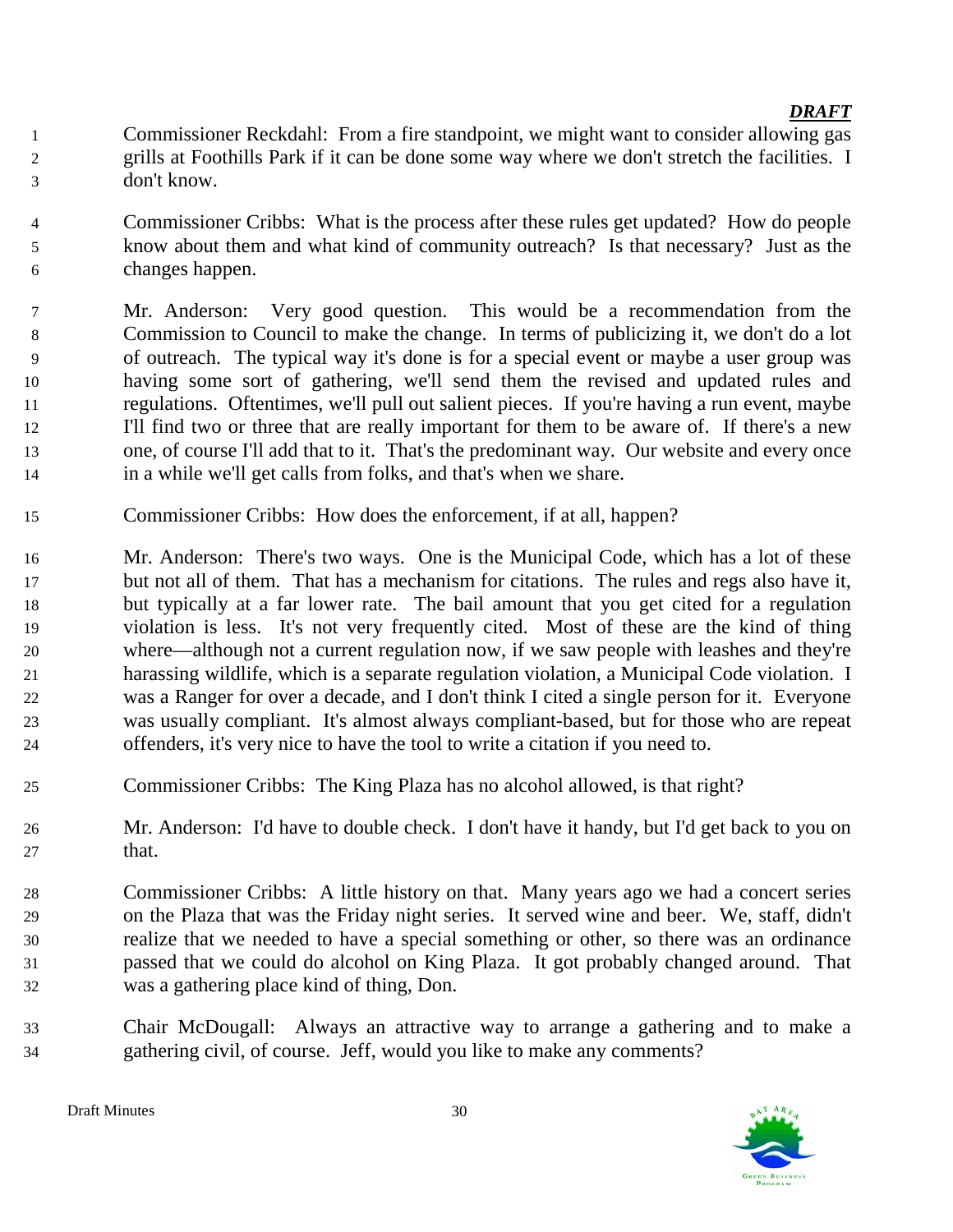Jeff Conrad: Hi. I'm Jeff Conrad. I'm from Palo Alto. Maybe I should start here by saying that if you people have read my email, I think it covers everything that I would have to say. If it's clearly conveyed in there, I'd just as soon save everybody's time and not repeat it. If you wish, I'd also be glad to make a few comments here.

- Chair McDougall: Jeff, I know that Daren has read the email, and I know the ad hoc has. I believe that they've actually made some modifications to the regulation as it was originally drafted based on your comments. We appreciate that very much. We also appreciate your willingness not to repeat them here. Thank you.
- Mr. Conrad: Thank you.
- Chair McDougall: Thank you for getting involved in the process. We really appreciate that kind of participation.
- Mr. Conrad: I apologize for missing it in 2004. If I knew there was such a thing as administrative regulations, I'd have commented, but I didn't (inaudible).
- Chair McDougall: I have no real additional comments except to thank Daren and the ad hoc. My proposal, by the way, is not to do anything different than what you've currently done with this particular iteration. I would have left it alone except the use case that you 17 just responded to Anne with, which is how people find out about the regulation, is they're going to do something in a park or they're going to do something in the Foothills, and then you send them the document or whatever. Now, they have to go through the whole document to find the relevant piece. I really like the idea that there's one document, but maybe there's two separate headings where particularly relevant things specific to the open space or specific to the parks can be pulled out. I know dogs are mentioned at least three different places. It would be much easier if it was called—it was easy to find the dog parks. I'm not proposing that for this ad hoc or this iteration. I am proposing that we should encourage that it not be another five years, and the next iteration might benefit from restructure. I'll give Council Member Cormack an opportunity to comment.
- Council Member Cormack: Mr. Anderson, I'm just curious if you would characterize the proposed changes as minor, moderate, or major.
- Mr. Anderson: Relative to the previous changes, where they were really specific to— maybe it was a dog park change, so it was just one or two. I would say this is moderate compared to the previous ones I've been involved with.
- Chair McDougall: I think we've completed that discussion. I am going to suggest a slight change in the agenda if everybody would agree. Number 7 on here is the Hike to the Sea attachment, and I'd like to give David a few minutes to comment on that at this

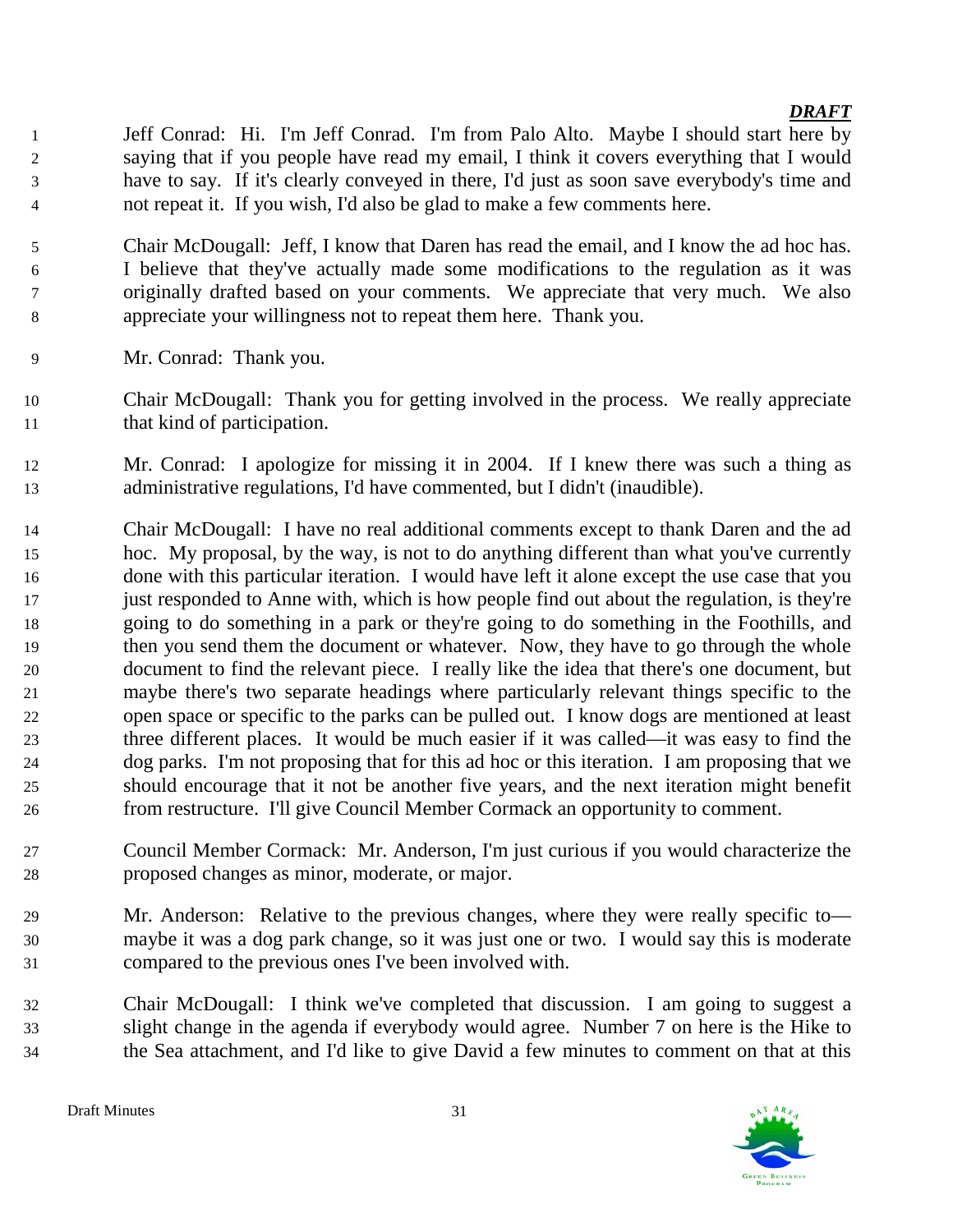- point before we get into the rest of the ad hoc unless anybody's got any major objections. David.
- [The Commission moved to Agenda Item Number VII before proceeding with Agenda Item V.5.]

## **5. Other Ad Hoc Committee and Liaison Updates**

 Chair McDougall: This month we've had an extremely good job of people submitting all of the reports, so we don't have to go through it in great detail. Personally, part of my reaction to looking at this whole list is the 10.5 acres. It sounds to me like sometime in the next couple of months we might want to bring that forward from the ad hoc to the full Commission. The Foothills Park access, there's obviously work going on, on that. That's sort of a continuing update. I don't know if David wanted to comment on his memo or if Ryan wanted to make a comment.

- Commissioner McCauley: We've got a pretty solid draft ready. I met with Jeff Greenfield yesterday. I think we're anticipating that that will be back before the Commission in September for discussion and further public input. Based on that discussion, there would be an action item sometime later in the fall for the Commission to consider.
- Chair McDougall: I did see in some of the correspondence relative to the agenda, Daren, that Kathleen is now starting to collect information on how many rolls of toilet paper are used and various other ways of indirectly measuring the use of the park. I would encourage other Commission members to think of things that ought to be measured. Too often we don't think of what we want to measure, the same with the 7.7 acres. How will we know when we've had success or we've had failure? One thing that wasn't on that list was any kind of incident report. Was there an encounter with a guest or a visitor who had a problem or an issue? We need to make sure we're recording that too because that could be one of the things that becomes—as it was noted, one of the potential issues is safety. If we're not recording that now, then we won't have a benchmark for it. Is there any other comments on any of the ad hocs? David.
- Commissioner Moss: Going back to the one about Foothills Park, I will not be at the meeting in September. Without violating the Brown Act, is there some way that you would give me feedback on some of the items that I mentioned in the memo that I sent afterwards, things that may or may not jive with what you're planning to do? I don't know how to address that. Was there anything that was particularly an issue, primarily to do with limits, primarily to do with student groups, primarily to do with volunteer groups, primarily to do with barbecues in the wrong place, and fire protection and maintenance with a larger volume of people?

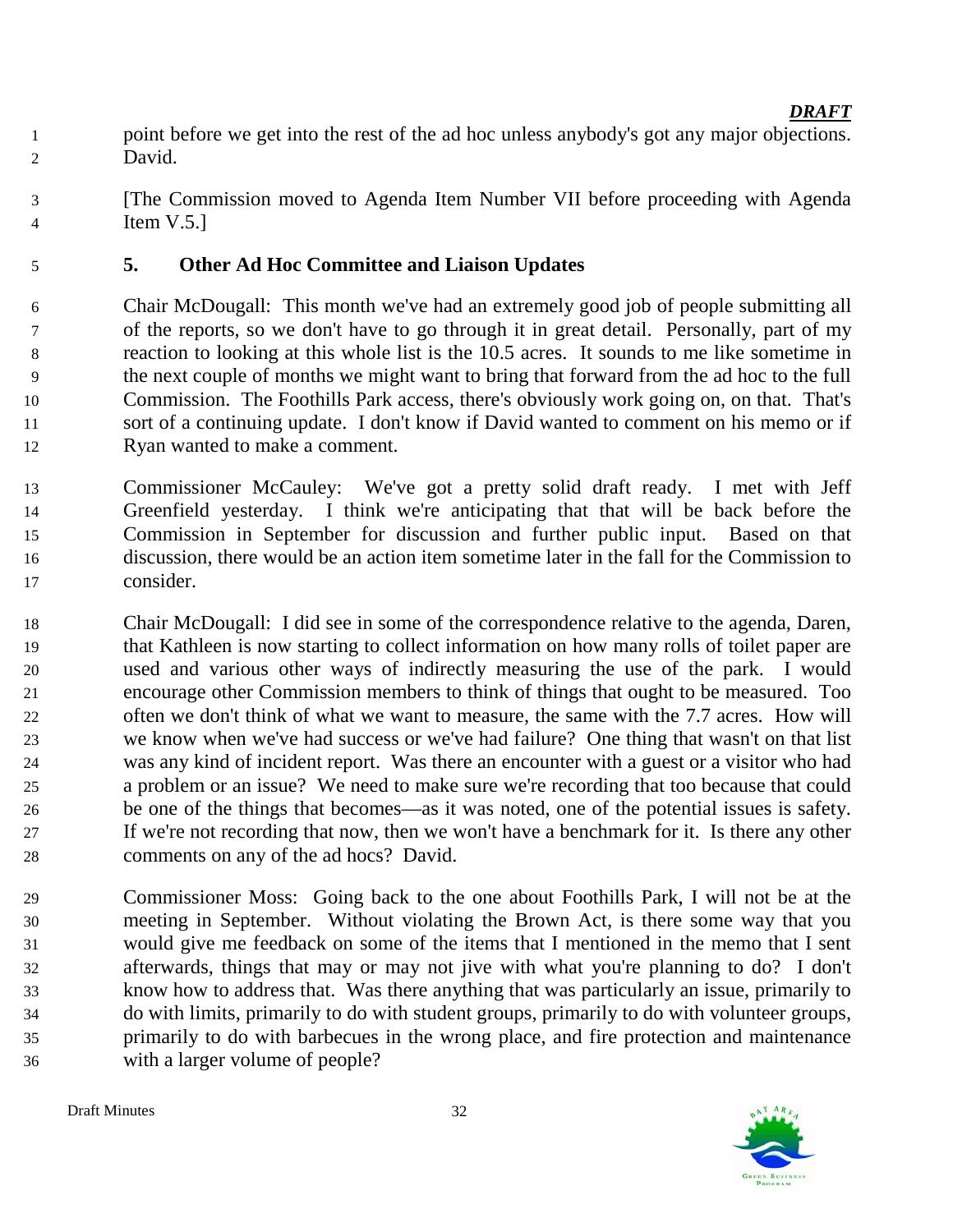- Commissioner McCauley: The draft that we have is fairly detailed, and it will probably answer a lot of the questions. Without going into too much detail about what that draft is, your comments are consistent with that draft generally. We're incorporating that feedback.
- Chair McDougall: Is it fair to say that you have a different draft today than the one that was floated at the last meeting? There is a potential update from what Commissioner Moss would have referred to?
- Commissioner McCauley: Absolutely. The draft is much more detailed. Previously, it was sort of a menu of options. Now, it's one particular proposal.
- Commissioner Moss: I had a comment about the Baylands Comprehensive Conservation Plan. I mentioned earlier that they are reviewing the horizontal levee project this coming Friday. That will be a very important impact on the Baylands and the City. I will be coming up with a response after I've seen that presentation. That has to do with a smooth transition, not a sheer drop-off. No matter what the sea level rise is, it'll still be a smooth transition.
- Chair McDougall: When you say presentation, you mean the tour that's being offered?
- Commissioner Moss: That's right, a tour. Daren and I have talked with Commissioner Greenfield about, with all of the projects being worked on north of us by SFPUC and the Dumbarton Rail project and also the Ravenswood Open Space District working on the San Francisco Bay Trail, there will be increased pressure on Palo Alto to make improvements on our portion of the Bay Trail north of the Baylands in what's called the Faber-Laumeister Tract. Right now, there's one intransigent homeowner/landowner who the City is trying to work with to allow us to make improvements to that trail. It's not going well. Hopefully, you can continue to push forward with that, but that is an open issue.
- Chair McDougall: We can ask that in a future staff report that we get an update on that. Would that be fair?
- Mr. Anderson: I think so. We'll just have to be cautious that it doesn't turn into an agendized kind of discussion.
- Chair McDougall: That's why I'm suggesting a future staff report. If there are no other comments …
- Commissioner Moss: I'm so excited about the pickleball court development and the tremendous response that the City made to the pickleball community to move them during this fairly long break in the action. It's at least six to eight weeks, something like

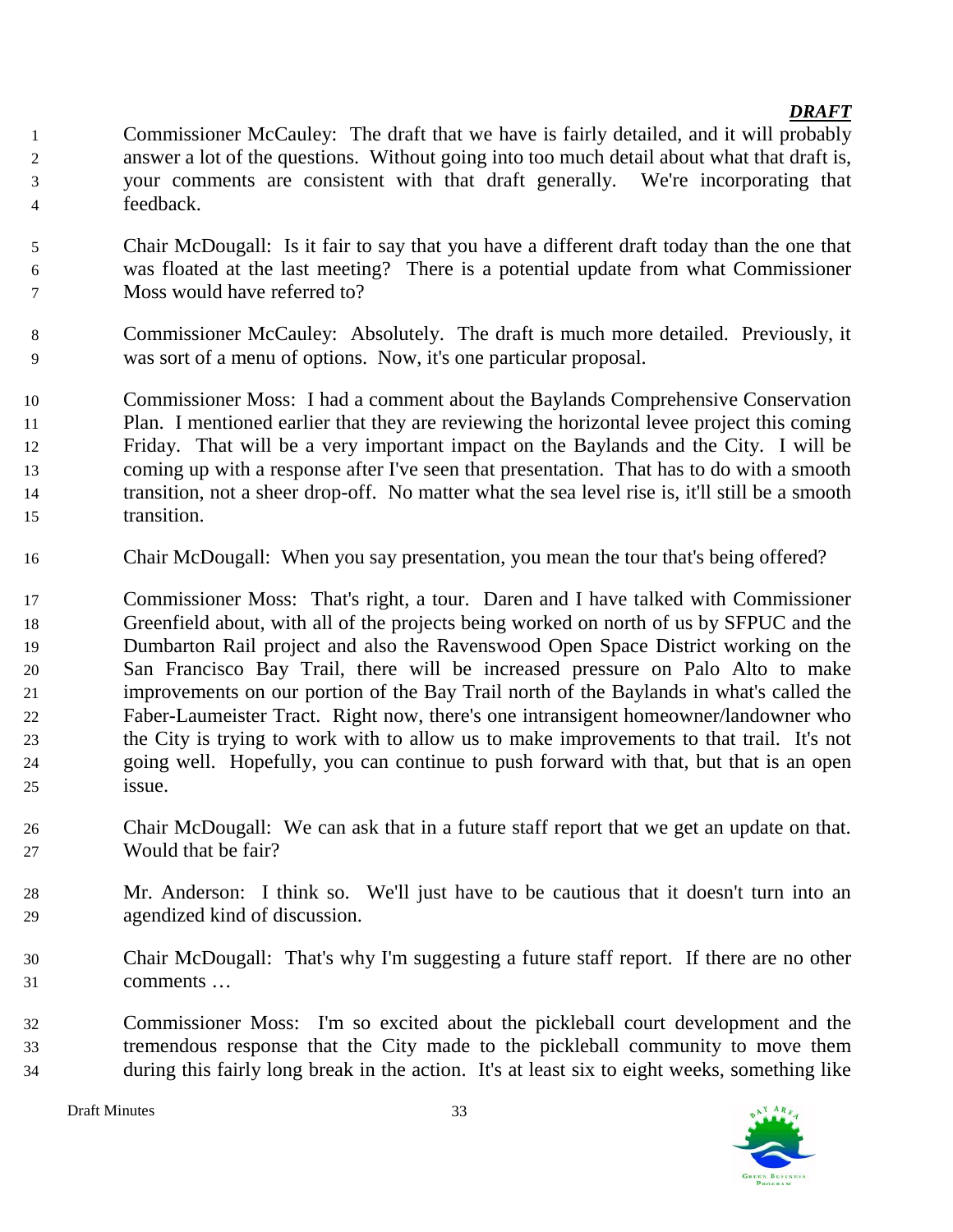that. You were able to move them to another part of Mitchell Park. I think some of the tennis players who were there are moving over to Cubberley. I'm not sure how that worked. Thank you so much for accommodating that very large and very vocal community during this upheaval. One other thing about the pickleball. I don't think that they contribute a dime to the City for anything we're doing for them. I'm a little concerned about that. I wonder if we're able to charge fees to groups to help with maintenance and some of the upgrades. This is coming out of CIP, I think. No, I think it's coming out of maintenance.

- Mr. Anderson: It was CIP funding to build the new courts.
- Commissioner Moss: I don't know what staff can do about that.
- Chair McDougall: Commissioner Moss, I would think the ad hoc involved in recreation should probably take that up, and we don't discuss that further.
- Commissioner Moss: That would be great.
- Chair McDougall: Do you have something else you want to add?
- Commissioner Moss: On the turf management with the Cubberley field, they needed to remove at least six or so redwood trees. I was surprised at that, but they were not in good health. Will those be replaced or anything like that?
- Mr. Anderson: I believe six were removed. Three were already dead, and three were still living. Yes, we will have replacements, not necessarily redwoods but perhaps a different species that may be more appropriate and might do better there.
- Chair McDougall: Council Member Cormack, do you have any last questions or comments that you'd like to add?

## **VI. TENTATIVE AGENDA FOR SEPTEMBER 24, 2019 MEETING**

- Chair McDougall: Is there any topics that Commission members would like to recommend for future meetings?
- Commissioner Moss: I don't know if it's parks and facility use or park rules, but I notice a proliferation of advertising signs where the soccer teams play and tennis classes are given, big, big, big signs and multiple ones. They stay up a lot longer than the event they're advertising. Is that advertising something they pay for?
- Chair McDougall: Once again, I'll submit that to staff as an update on that at the next meeting. It sounds like a reasonable question. Rather than discussing it now, we'll put it as a request for a staff update at the next meeting.

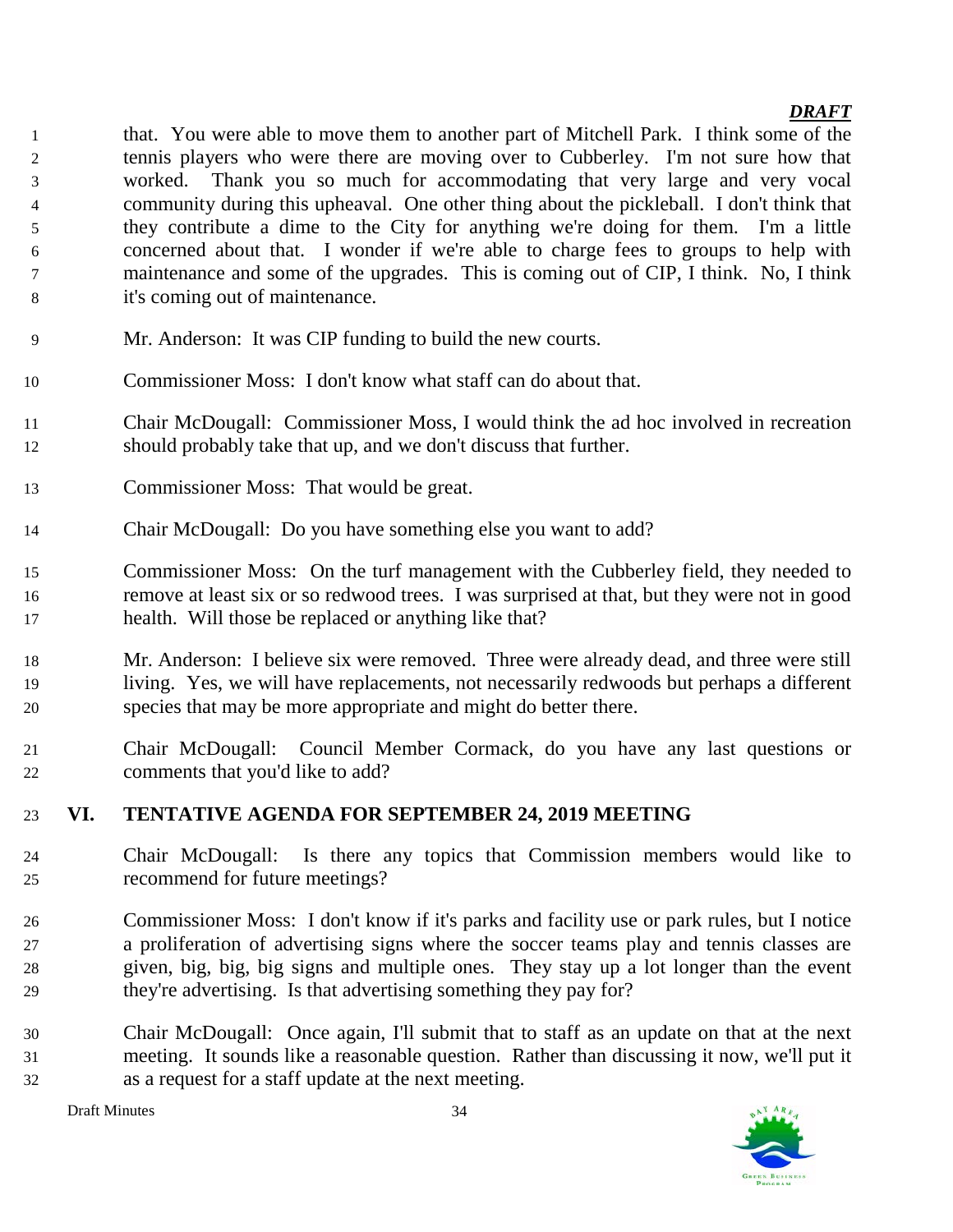- Commissioner Reckdahl: I received an email today about the recycled water plan for the north county. Are we going to get a purple session? Is that in the works?
- Chair McDougall: That's a good idea. We did have that as an agenda item sometime. I'm not sure it showed up, but let's put that on the list as a potential topic.
- Mr. Anderson: Commissioner Reckdahl had forwarded me a number of those kinds of things. I sent it to Public Works, and they said they'd be interested in coming in November to talk about that and maybe a couple of other items, GSI, etc.
- Commissioner Reckdahl: I don't see any particular rush, but we should get it.
- Commissioner McCauley: Don, I was just going to echo your comment. It'd be great to have an update on the 10.5 acres at Baylands in the not too distant future.
- Chair McDougall: Specifically for the September meeting, we do have an update on the Foothills access. Anybody have anything else?
- Commissioner Cribbs: The timing might be off on this for our meetings. I wondered if we should have any kind of information about what's going on with the Stanford GUP. We mentioned it last meeting. There's some implications for recreation possibly and that kind of thing. Maybe it's just enough to get information off the website and listen to the Council meeting.
- Chair McDougall: Council Member Cormack might have a comment on that.
- Council Member Cormack: Council Member DuBois and I are the ad hoc committee for the Stanford GUP. We provided an update at the end of last week's meeting, could have been the week before, just indicating that we anticipate there being a series of meetings starting in the fall in San Jose and potentially one up here. Attendance at that will be welcome. There's no other additional information that we have to share. I'm not quite sure what an action item or a discussion would look like. At this point, that's where we are.
- Commissioner Cribbs: It's good to know that you have that ad hoc committee. I was thinking, "Wouldn't it be great for you to make a presentation from Palo Alto's perspective?" If there's nothing to share …
- Council Member Cormack: There isn't really anything. The Planning Commission has recommended its (inaudible). Everything is out in the public. We're waiting until the next series of meetings.
- Commissioner Reckdahl: With Rancho San Antonio closed because of mountain lions, do we have any evidence of mountain lions in Foothills Park?

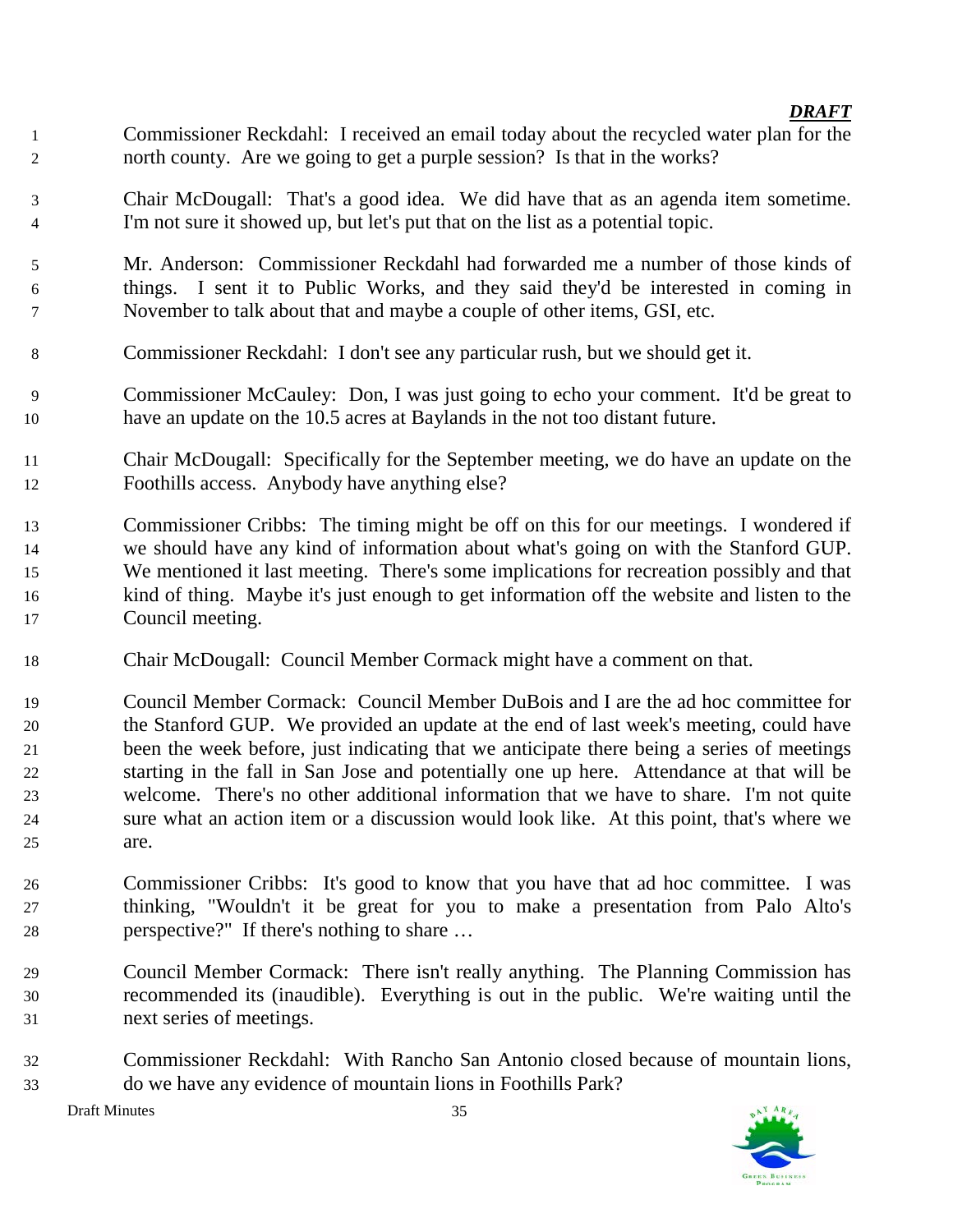- Mr. Anderson: We've always had evidence of them. We have wildlife cameras that occasionally pick them up. We take notes on where they're at and monitor behaviors when we observe them or have park visitors' observations. Right now, we don't have any threats or concerns.
- Commissioner LaMere: I have one question about setting dates for November and December meetings. Just wondering if there's any discussion of that in the near future.
- Chair McDougall: We haven't had discussion. We'll make sure that we have that discussion in preparation. For the September meeting, we'll lay out the rest of the year appropriately.

### **VII. COMMENTS AND ANNOUNCEMENTS**

- Commissioner Moss: On August 14, the Midpeninsula Open Space District Board of Directors had a very unusual meeting that I was allowed to be part of. I did not represent the City of Palo Alto, but I did talk about the inspiration of the Parks Master Plan to finding routes from our open spaces to other open spaces, other regional trails from Palo Alto to the sea. It was very well received. The amazing thing was the meeting itself. There were seven other organizations that had something to do with regional trails through Midpeninsula Open Space lands. What was amazing is that many of them touched Palo Alto. That was not lost on the Board nor was it lost on the other participants. For instance, one of the partners was San Francisco Bay Trail, which certainly runs through our Baylands, and they have major changes that they're making. The Bay Area Ridge Trail, which we connect to at the top, and the SFPUC and the Dumbarton Rail Corridor, which are going to be integral to moving people and commuters and recreational bike riders and walkers from Dumbarton Bridge and from all points north to all points south. They are doing major changes. They also talked about San Mateo County parks is creating the Ohlone-Portola Historical Trail, which ends up at El Palo Alto, which I didn't know. It's going to span all the way north almost to San Mateo. All of these regional trails touch Palo Alto in some way. They were very receptive to changing their priorities to help this Palo Alto to the Sea Trail because they have one major project that they need to do with the Cloverdale Ranch, which is at the very end of the trail, that they would like to move up to allow this regional trail to be more useful. That's all I really want to say right now. It was very well received.
- Chair McDougall: In the planning meeting we had for this meeting, when we talked about it, Commissioner Greenfield, who went to the meeting with you, was extremely complimentary about the presentation that you did, the reaction you got. Although you weren't representing the City, as you say, you did do a good job of representing the City. Thank you very much. I don't know if anybody has any particular questions for David on that. With that, I'd like to go to the ad hoc committee update.